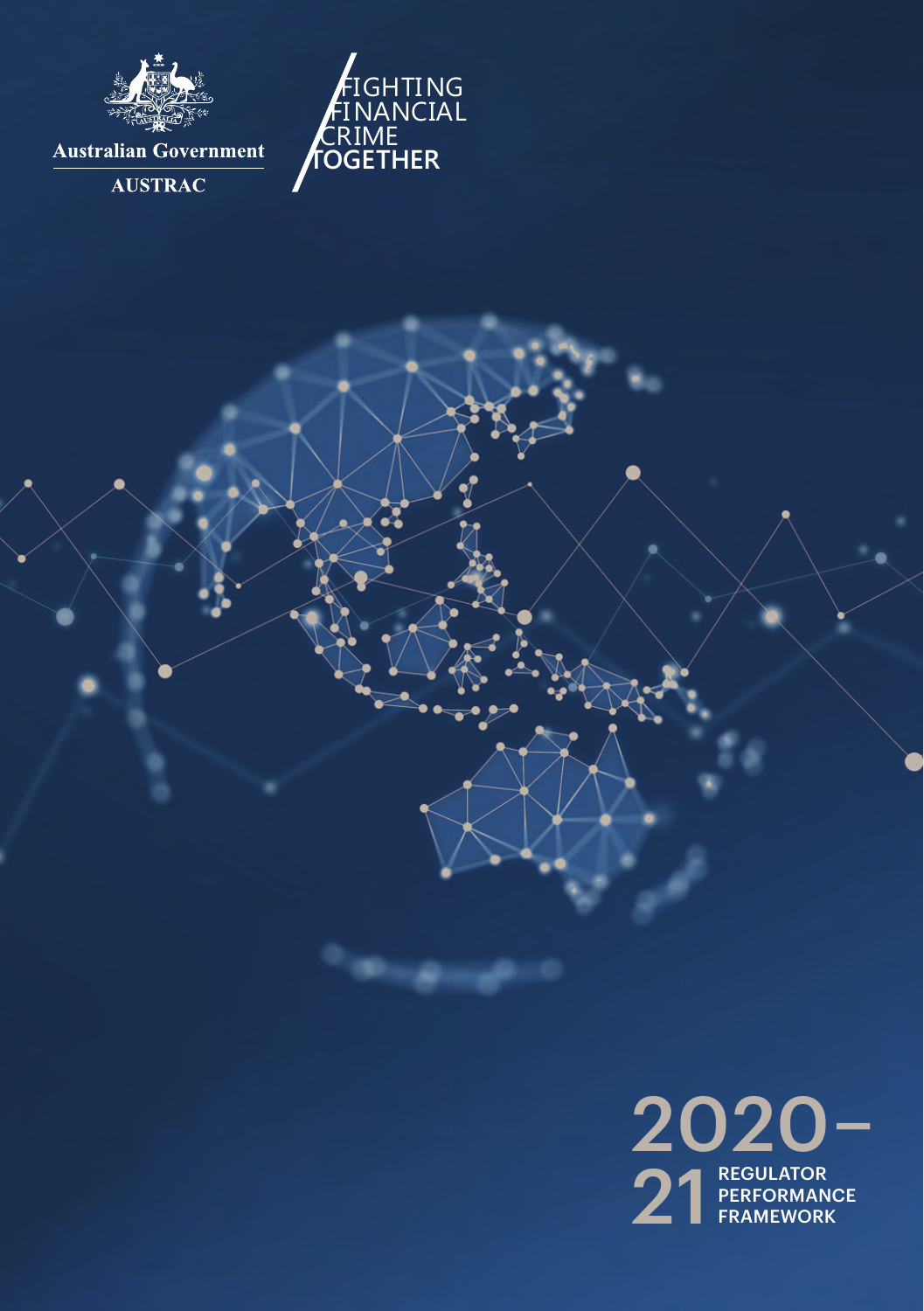## CONTACT US

#### **INITIAL CONTACT POINT**

Enquiries about AUSTRAC, the legislation we administer or other information may be directed to the AUSTRAC Contact Centre, available Monday to Friday, 8.30am to 5.00pm (Australian Eastern Standard Time).

#### **Phone: 1300 021 037**

 (local call cost within Australia) **Email: contact@austrac.gov.au**

#### **TRANSLATING AND INTERPRETING ASSISTANCE**

AUSTRAC provides free access to a translation and interpreting service to assist people from diverse backgrounds to understand and meet their obligations to AUSTRAC.

AUSTRAC uses TIS National, an interpreting service provided by the Department of Home Affairs, for people who do not speak English, and English speakers who need to communicate with them.

To access the translation service, call during our Contact Centre operating hours on **131 450**  and ask for 'AUSTRAC' on **1300 021 037**. There is no charge for this service.

#### **DEAF AND SPEECH–IMPAIRED CALLERS**

Callers who are deaf or have a hearing or speech impairment can contact AUSTRAC through the National Relay Service.

TTY (teletypewriter) or computer with modem users phone **133 677** and ask for **1300 021 037**.

Speak and listen (speech-to-speech relay) users phone **1300 555 727** and ask for **1300 021 037**.

## COPYRIGHT

The Commonwealth owns the copyright in all material produced by this agency.

All material presented in this publication is provided under Creative Commons Attribution 4.0 International licence, with the exception of:

- the AUSTRAC logo
- » content supplied by third parties.

The details of the relevant licence conditions are available on the Creative Commons website, as is the full legal code for the CC BY 4.0 license.

You may not reproduce or use this material in any way that suggests AUSTRAC or the Commonwealth endorses you or any of your services or products.



## **ATTRIBUTION**

Material obtained from this publication is to be attributed to: © AUSTRAC for the Commonwealth of Australia 2021.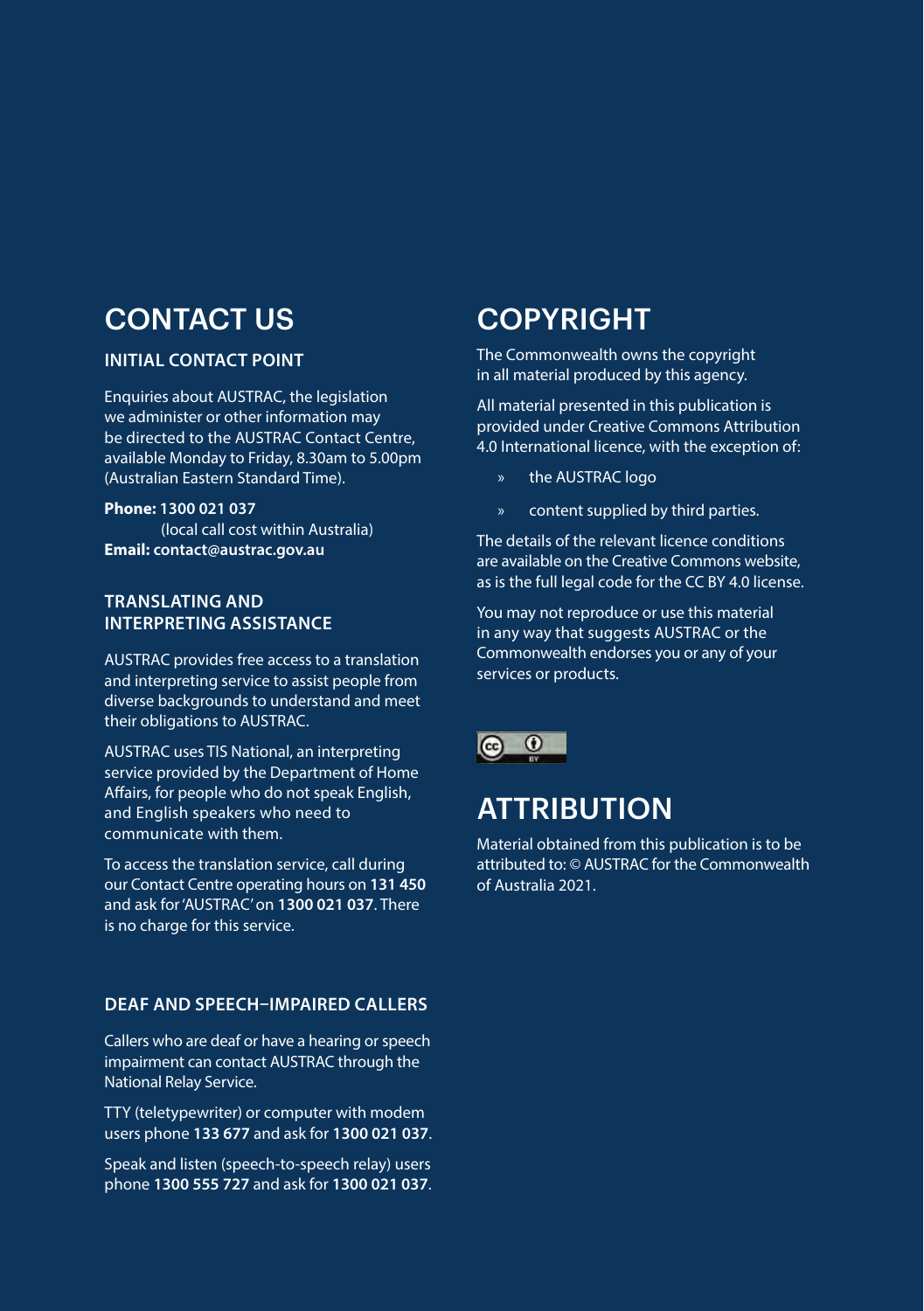## **CONTENTS**

| <b>Regulator Performance Framework</b>                                                               | 4  |
|------------------------------------------------------------------------------------------------------|----|
| <b>Executive summary</b>                                                                             | 5  |
| KPI 1: Regulators do not unnecessarily impede<br>the efficient operation of regulated entities       | 6  |
| KPI 2: Communication with regulated entities is clear,<br>targeted and effective                     |    |
| KPI 3: Actions undertaken by regulators are proportionate<br>to the regulatory risk being managed    |    |
| <b>KPI 4: Compliance and monitoring approaches</b>                                                   | 19 |
| are streamlined and coordinated<br>KPI 5: Regulators are open and transparent                        |    |
| in their dealings with regulated entities<br>KPI 6: Regulators actively contribute to the continuous | フフ |
| improvement of regulatory frameworks                                                                 |    |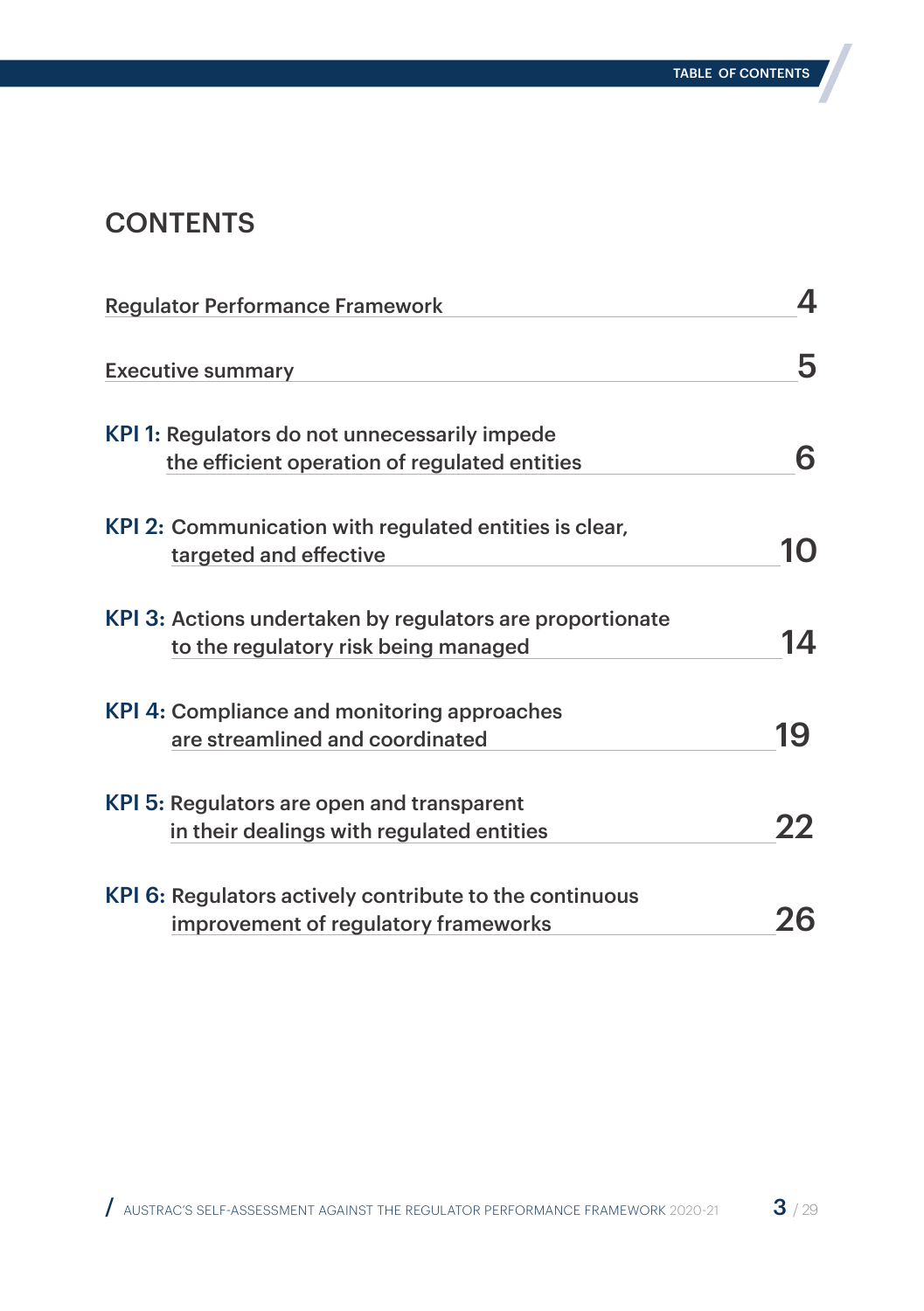### <span id="page-3-0"></span>Regulator Performance Framework

The Regulator Performance Framework was introduced in 2014 as part of the Australian Government's 'Cutting Red Tape' initiative. The framework was implemented to drive the reduction of unnecessary or inefficient regulatory burden on individuals, business and community organisations.

As part of the framework, regulators are required to assess the performance of their efforts to administer regulation fairly, effectively and efficiently. It comprises of six mandatory key performance indicators (KPIs):

**KPI 1** Regulators do not unnecessarily impede the efficient operation of regulated entities.

**KPI 2** Communication with regulated entities is clear, targeted and effective.

**KPI 3** Actions undertaken by regulators are proportionate to the regulatory risk being managed.

**KPI 4** Compliance and monitoring approaches are streamlined and coordinated.

**KPI 5** Regulators are open and transparent in their dealings with regulated entities.

**KPI 6** Regulators actively contribute to the continuous improvement of regulatory frameworks.

Under the framework AUSTRAC is required to annually:

- self-assess its performance against the KPIs
- seek stakeholder validation of its assessment against its KPIs
- publish its self-assessment report.

On 1 July 2021, the Australian Government released its [Regulator Performance Guide.](https://deregulation.pmc.gov.au/priorities/regulator-best-practice-and-performance/regulator-performance-guide) The release of the guide signals the end of reporting requirements under the 2014 Regulator Performance Framework, with Commonwealth regulators to report on the performance of their regulatory functions through reporting undertaken under the *Public Governance, Performance and Accountability Act 2013* from 2021-22. This means AUSTRAC's regulatory performance will be assessed against the performance measures it publishes annually in its [Corporate Plan](https://www.austrac.gov.au/about-us/corporate-information-and-governance/policies-plans-and-commitments/corporate-plan) and reported on its [Annual Report.](https://www.austrac.gov.au/about-us/corporate-information-and-governance/reports-and-accountability/annual-reports)

### Rating scale

| <b>Fully achieved</b> | <b>Partially achieved</b> | Not achieved |
|-----------------------|---------------------------|--------------|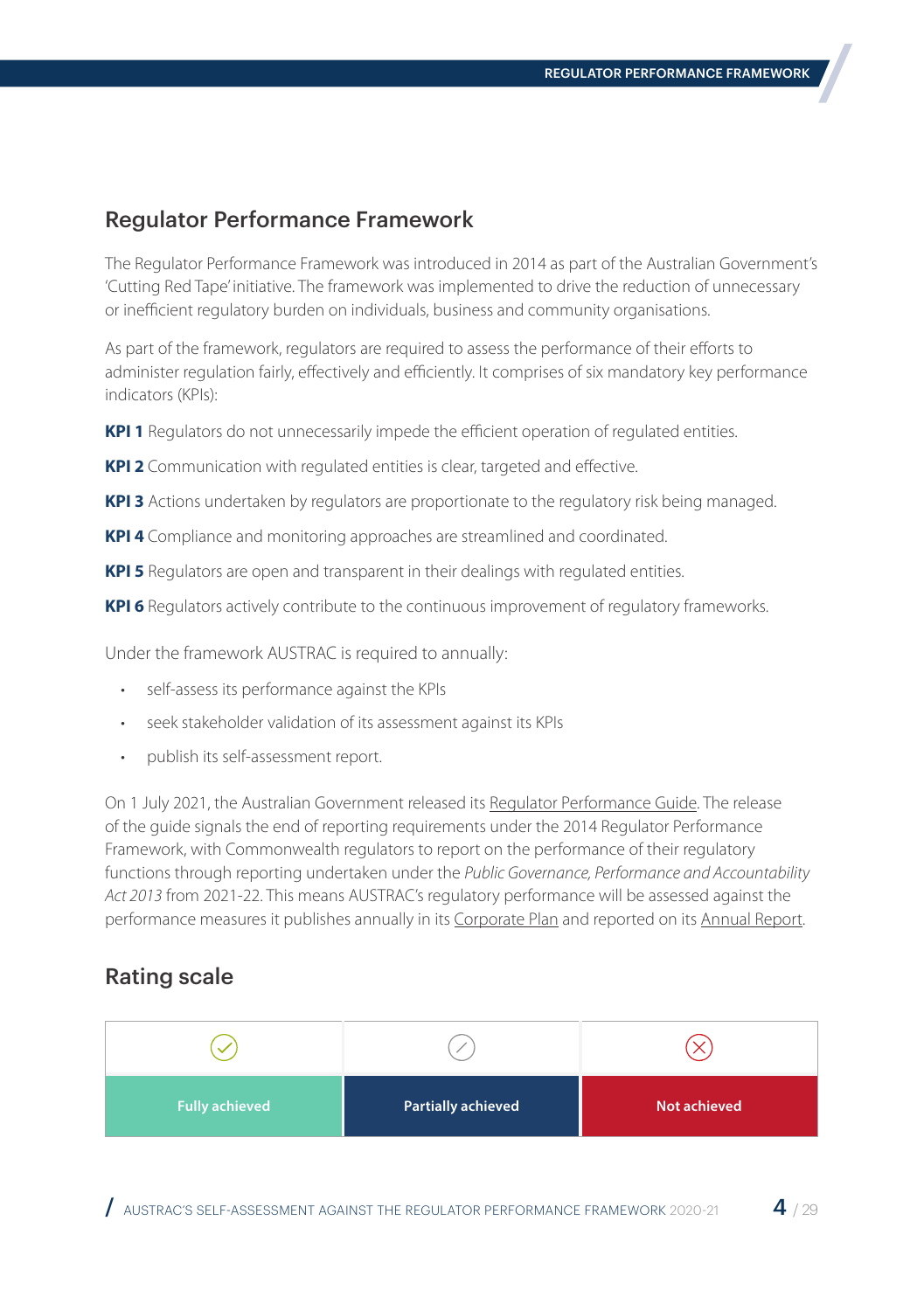### <span id="page-4-0"></span>Executive summary

The Australian Transaction Reports and Analysis Centre (AUSTRAC) is Australia's anti-money laundering and counter-terrorism financing (AML/CTF) regulator. In addition, AUSTRAC performs the function of Australia's financial intelligence unit. This duality of functions enables us to most effectively pursue our vision of a financial system free from criminal abuse.

AUSTRAC recognises the need to balance our ability to fulfil our statutory role and actively contribute to the protection of the Australian community, whilst ensuring we reduce the impost on reporting entities as we do so.

We continue to improve our approach to regulation in response to the evolving environment in which we operate and to the changing needs of our regulated population. This has continued in 2020-21 as AUSTRAC and our partners, both nationally and internationally, adapted to new ways of doing business due to the COVID-19 pandemic.

We continue to value the engagement of our reporting entities and their willingness to work with us to explore ways we can improve the way we conduct our business and efforts to reduce regulatory burden. This report details the activities we have undertaken in 2020- 21 to work with industry, government and international partners to continue to enhance our regulatory approach.

#### **Based on our performance this year, we have self-assessed AUSTRAC as having fully achieved against the six KPIs.**

AUSTRAC sought external validation of our self-assessment from stakeholders in October 2021. We invited 15 industry associations and bodies who represent a cross-section of our more than 16,000 reporting entities to undertake a survey in relation to AUSTRAC's regulatory performance for 2020-21.The survey provided an avenue for stakeholders to provide feedback and consider whether AUSTRAC's conclusions in the report were reasonable and objective.

The majority of the respondents were supportive of AUSTRAC's self-assessment against the six KPIs. Overall, 9 bodies responded to the survey, with survey responses indicating that:

- 76 per cent of respondents strongly agreed or agreed with our selfassessment, and
- 24 per cent neither agreed or disagreed.

AUSTRAC will continue to work with industry and other partners to reduce regulatory burden and to generate positive outcomes by working together to build a financial system free from criminal abuse.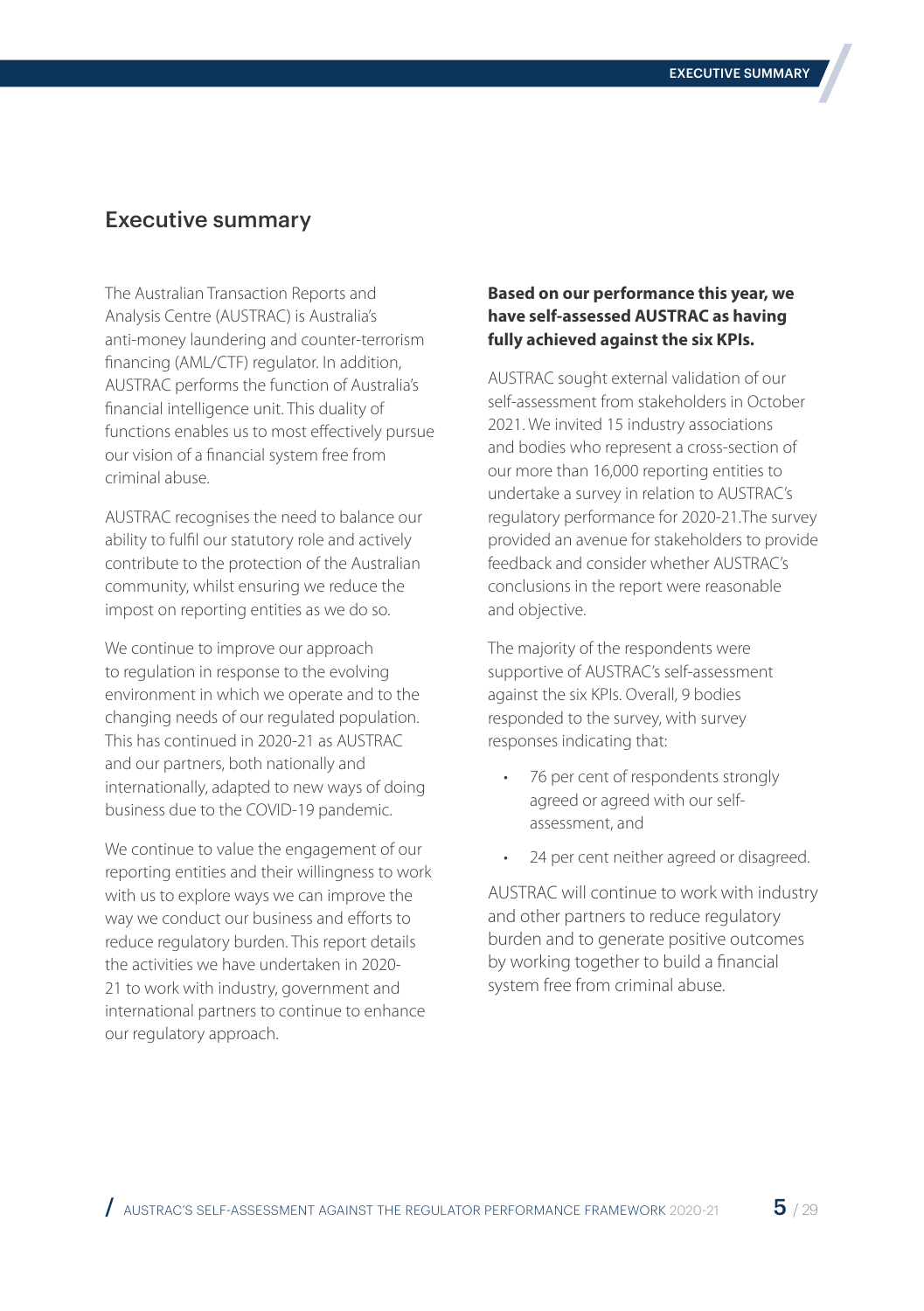<span id="page-5-0"></span>REGULATORS DO NOT UNNECESSARILY IMPEDE THE EFFICIENT OPERATION OF REGULATED ENTITIES KPI 1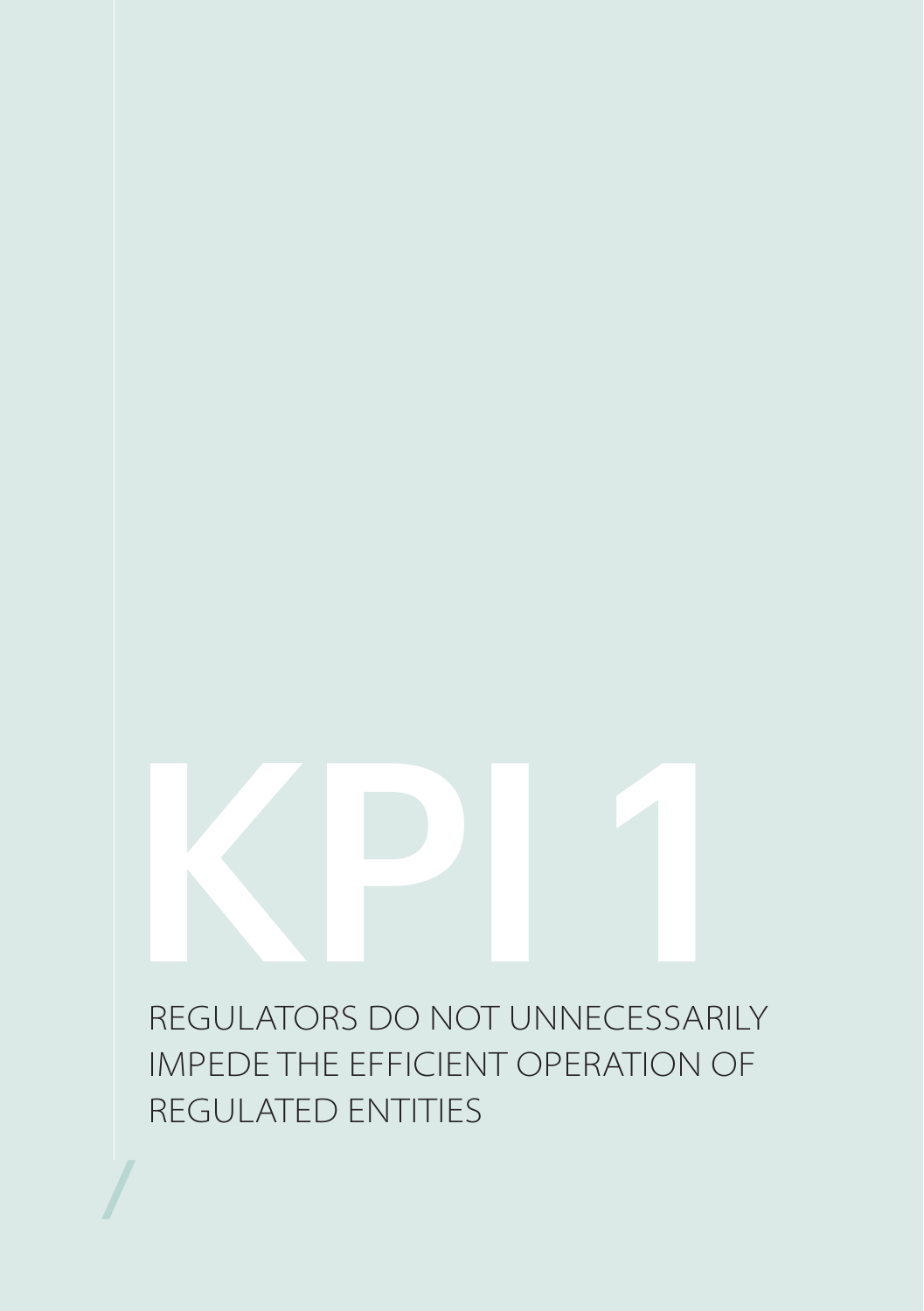Regulators do not unnecessarily impede the efficient operation of regulated entities **Fully achieved** 

#### **Supporting activities**

**Supporting legislative reform to reduce regulatory costs**

During 2020-21 AUSTRAC has engaged in policy reform to strengthen the AML/CTF regime and deliver regulatory efficiencies to industry. This included developing Rules to support the implementation of reforms introduced under the *Anti-Money Laundering and Counter-Terrorism Financing and other Legislation Amendment Act 2020*, assented to in December 2020. The Rules, developed in close consultation with industry, addressed legislative reforms to correspondent banking, customer due diligence, reliance on customer identification and verification, and tipping off provisions. To support the legislative reforms, AUSTRAC developed a suite of guidance materials, which involved consultation with key industry areas impacted and released the guidance in parallel with the commencement of the legislative reforms.

AUSTRAC worked with the Department of Home Affairs on the establishment of a Policy Principles period to provide a transition period enabling industry to implement new systems and controls.

AUSTRAC has examined a number of sectors captured under AML/CTF regulation because of the way in which they transfer or remit money to support business activities. These include payroll processing and superannuation clearing houses, and specific types of online market platforms. Proposals being developed to provide regulatory relief to these sectors where appropriate will be finalised during the remainder of 2021.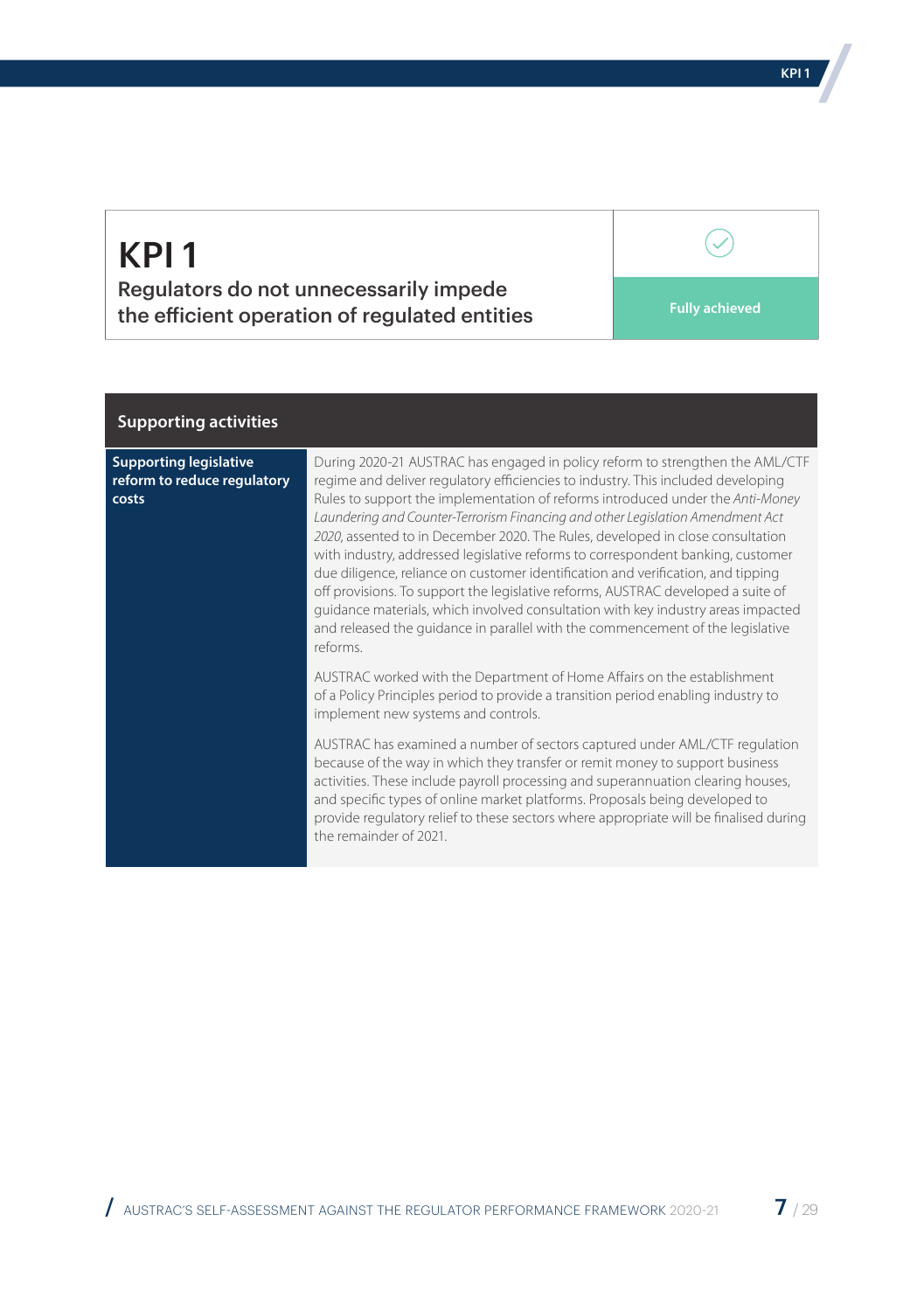| <b>Using our exemption powers</b><br>to provide regulatory relief | AUSTRAC supports reporting entities to comply with their obligations under the<br>Financial Transactions Reports Act 1988 and the Anti-Money Laundering and Counter-<br>Terrorism Financing Act 2006. However, in some circumstances, AUSTRAC can<br>exempt reporting entities from some of their AML/CTF compliance and reporting<br>obligations.                                                                                                                                                                                                                                                                            |
|-------------------------------------------------------------------|-------------------------------------------------------------------------------------------------------------------------------------------------------------------------------------------------------------------------------------------------------------------------------------------------------------------------------------------------------------------------------------------------------------------------------------------------------------------------------------------------------------------------------------------------------------------------------------------------------------------------------|
|                                                                   | When assessing exemption applications, AUSTRAC takes into account several<br>factors, including whether:                                                                                                                                                                                                                                                                                                                                                                                                                                                                                                                      |
|                                                                   | • the business or organisation covered is at risk of being exploited for money<br>laundering or terrorism financing purposes                                                                                                                                                                                                                                                                                                                                                                                                                                                                                                  |
|                                                                   | • the Anti-Money Laundering and Counter-Terrorism Financing Act 2006 was<br>intended to apply to the particular type of business or organisation when the<br>Act was developed                                                                                                                                                                                                                                                                                                                                                                                                                                                |
|                                                                   | • the costs and effort of complying would be reasonable compared to the risks<br>the business or organisation faces, and                                                                                                                                                                                                                                                                                                                                                                                                                                                                                                      |
|                                                                   | • the business or organisation would suffer a competitive disadvantage if it<br>was required to comply with the Anti-Money Laundering and Counter-Terrorism<br>Financing Act 2006.                                                                                                                                                                                                                                                                                                                                                                                                                                            |
|                                                                   | The number of exemptions granted per year is increasing. In 2020-21, over one third<br>(12) of the 30 exemptions granted involved regulatory relief from s123 of the AML/CTF<br>Act. Known as the "tipping off" provisions, s123 protects suspicious matter reports<br>submitted to AUSTRAC, as well as the information on which the relevant suspicions<br>are based. Exemptions from the tipping off provisions seek to provide protection of<br>the information to avoid prejudice to law enforcement investigations while enabling<br>the reporting entity to undertake actions consistent with its obligations.          |
|                                                                   | Three exemptions involved Crown Resorts entities. These facilitated appropriate<br>disclosure of information to the Perth and Victorian Royal Commissions and<br>state based gaming regulators in respect of their inquiries into Crown, as well as<br>disclosure of information in the context of the shareholder class action.                                                                                                                                                                                                                                                                                              |
|                                                                   | AUSTRAC also grants exemptions to reporting entities following a request from law<br>enforcement agencies pursuant to Chapter 75 of the AML/CTF Rules. A Chapter 75<br>notice relieves banks from certain AML/CTF obligations in respect of customers<br>who may be relevant to a law enforcement investigation. Requiring a bank to<br>comply with these obligations may inadvertently alert suspects to law enforcement<br>activity, potentially compromising cases. In 2020-21, AUSTRAC received 74 requests<br>and issued 126 notices under Chapter 75 of the AML/CTF Rules to support law<br>enforcement investigations. |
|                                                                   | Exemptions granted by AUSTRAC are published on our website at:<br>austrac.gov.au/lists-exemptions-and-modifications-granted.                                                                                                                                                                                                                                                                                                                                                                                                                                                                                                  |

KPI 1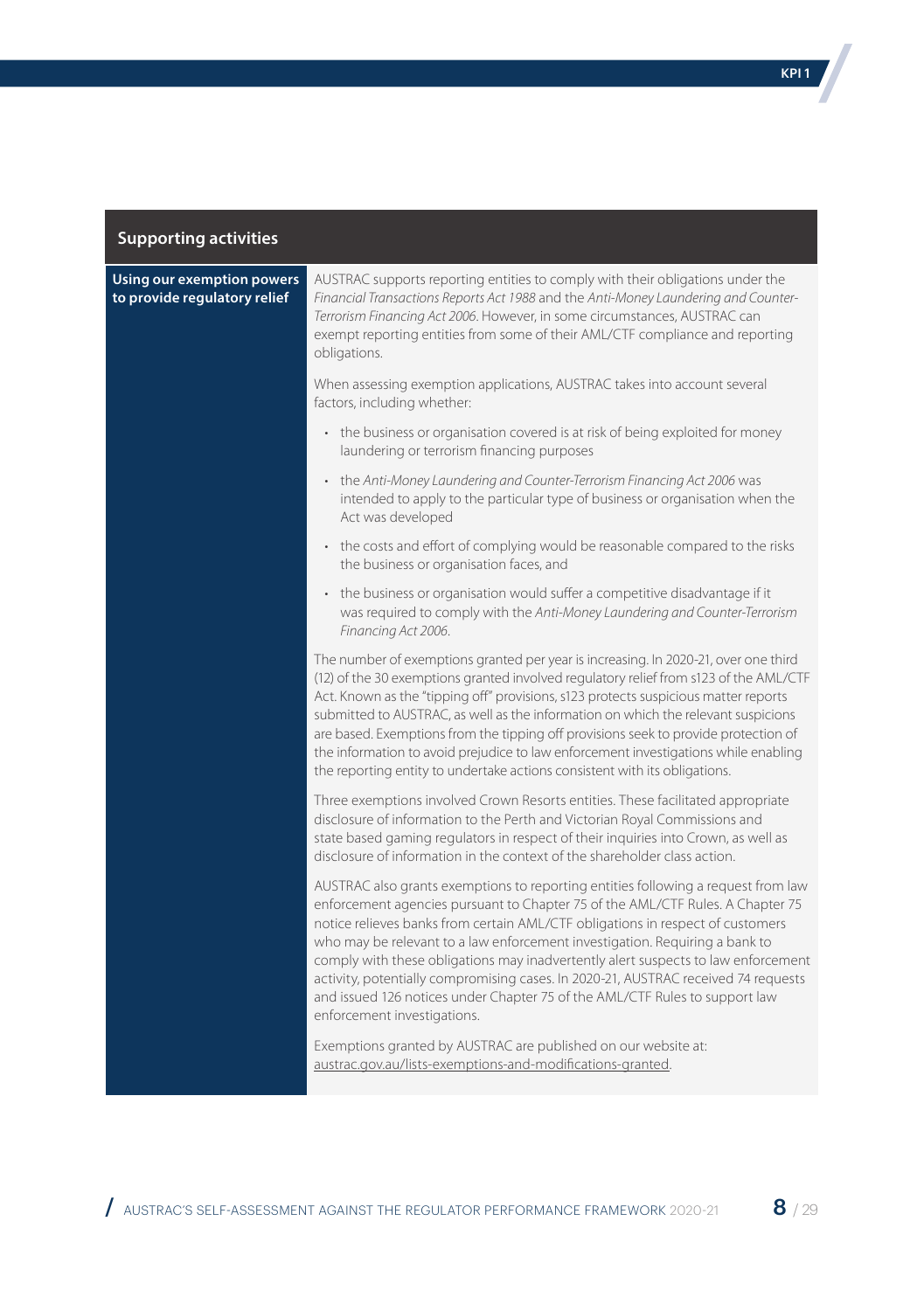**Improving the annual compliance report to make it easier and quicker to complete**

Under the *Anti-Money Laundering and Counter-Terrorism Financing Act 2006*, reporting entities are required to lodge an annual compliance report about how they are meeting their obligations.

AUSTRAC approached this year's compliance report through a multi-phase marketing campaign designed to remind REs of the compliance report and encourage participation. 5,277 compliance reports were lodged for the 2020 compliance report, equating to an 82 per cent response rate. This lodgement rate is broadly consistent with the previous two years.

AUSTRAC continues to look at ways to make it easier for reporting entities to complete and submit their compliance report. This includes ongoing engagement with selected reporting entities in relation to their compliance report responses, particularly those who indicated they may have higher risk compliance deficiencies. A number of future opportunities are being explored to further streamline compliance and reduce regulatory overheads for AUSTRAC's reporting entity population.

Further information on how our risk-based approach to regulation helps AUSTRAC avoid impeding the efficient operation of regulated entities can be found under KPI 3.

## Validation of our performance

To seek external validation of our results against the six KPI's, we consulted 9 associations who represent our regulated population. In response to KPI 1, the survey responses showed that, 89 per cent of respondents agreed or strongly agreed that 'AUSTRAC's regulatory engagements do not unnecessarily impeded the efficient operation of regulated entities' and 78 per cent agreed or strongly agreed that 'the self-assessment report accurately represents AUSTRAC's performance against this KPI for 2020-21.'

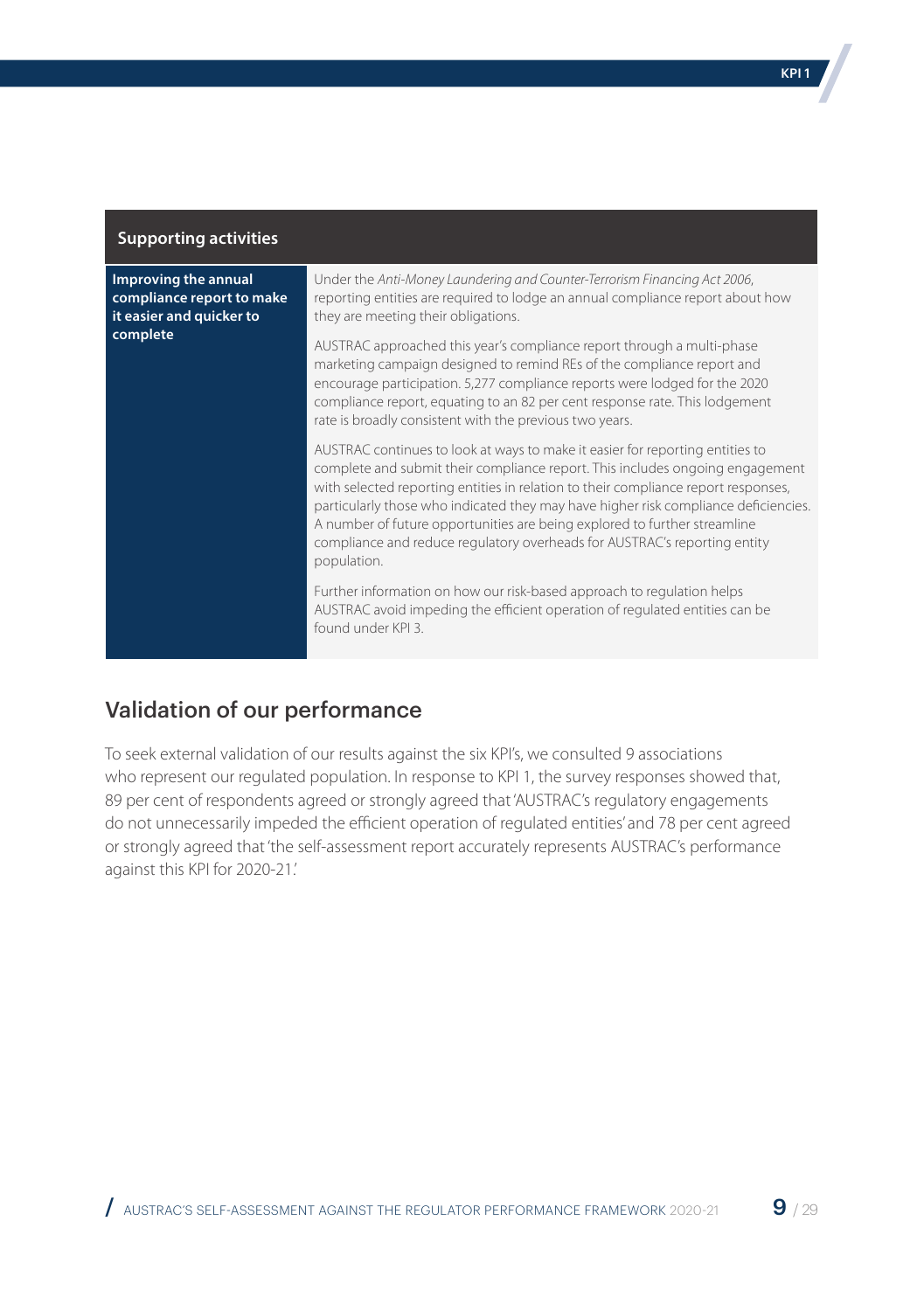<span id="page-9-0"></span>COMMUNICATION WITH REGULATED ENTITIES IS CLEAR, TARGETED AND EFFECTIVE KPI 2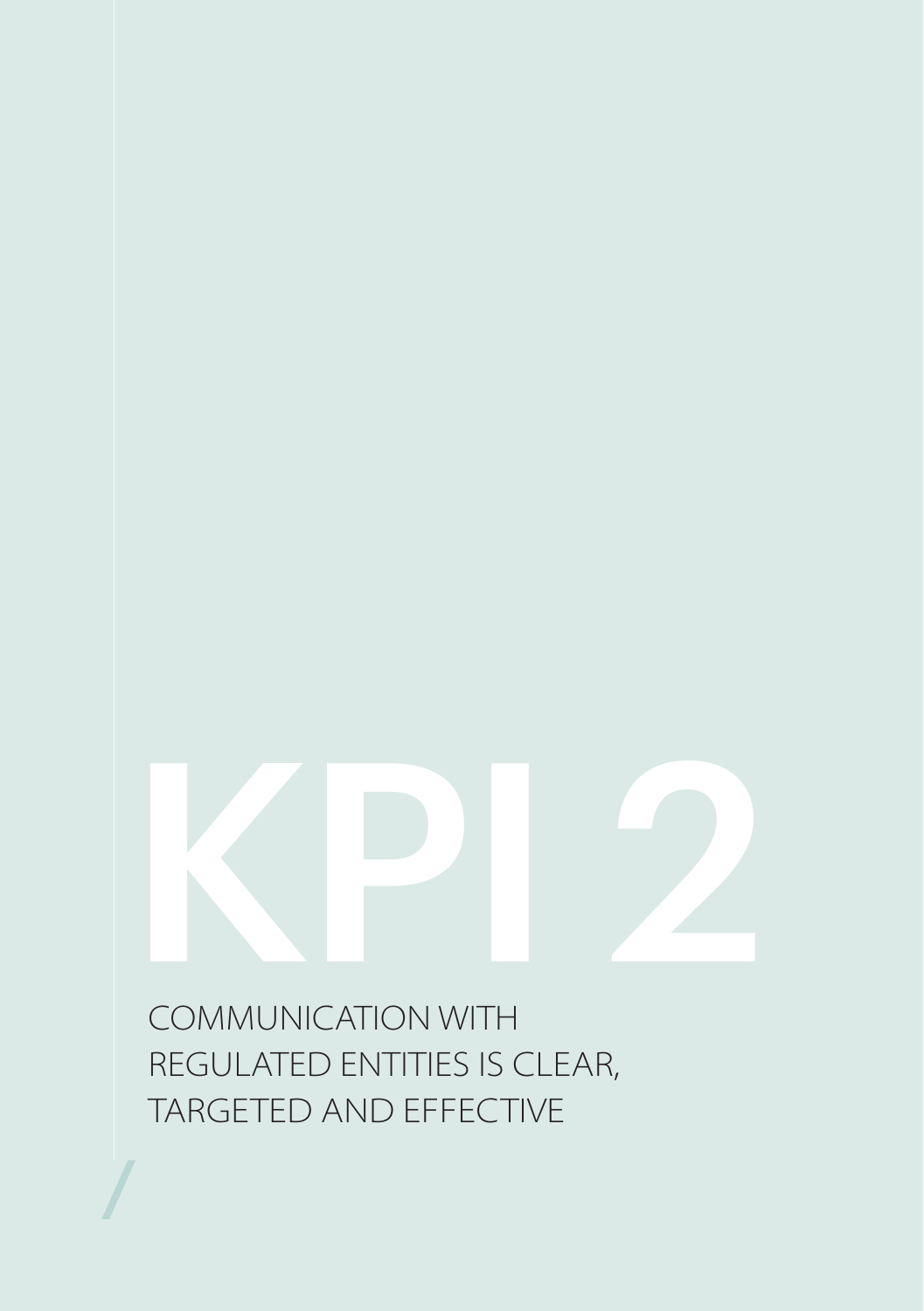Communication with regulated entities is clear, targeted and effective **Fully achieved** 

 $\mathcal{S}$ 

#### **Supporting activities**

| <b>Regular outreach and</b><br>engagement with our<br>reporting entities through<br>published guidance | AUSTRAC has expanded its efforts and priority on providing education and<br>information that is clear and effective. We understand the importance of providing<br>the right resources to enable our regulated entities to comply with the Anti-Money<br>Laundering and Counter-Terrorism Financing Act 2006 and safequard themselves and<br>the broader community from money laundering and terrorism financing risks. |  |
|--------------------------------------------------------------------------------------------------------|------------------------------------------------------------------------------------------------------------------------------------------------------------------------------------------------------------------------------------------------------------------------------------------------------------------------------------------------------------------------------------------------------------------------|--|
|                                                                                                        | During 2020-21, AUSTRAC:                                                                                                                                                                                                                                                                                                                                                                                               |  |
|                                                                                                        | • Published two quidance documents to specifically support Regulatory<br>Technology (RegTech) businesses - these outlined expectations of RegTechs<br>and how other REs can properly engage with RegTechs.                                                                                                                                                                                                             |  |
|                                                                                                        | • Updated quidance on beneficial ownership to clarify and respond to issues<br>raised by industry.                                                                                                                                                                                                                                                                                                                     |  |
|                                                                                                        | • Published a series of scenarios to support the online gaming industry on<br>reporting potential suspicious activity of customers.                                                                                                                                                                                                                                                                                    |  |
|                                                                                                        | • Provided information materials to all South Australian pubs and clubs alerting<br>them to the possible ML/TF risk considerations in response to the introduction<br>of 'ticket in, ticket out' technology.                                                                                                                                                                                                           |  |
|                                                                                                        | • Generated specific tailored quidance for mutual banks/mid-tier banks to assist<br>with their threshold transaction reporting and flagging common mistakes to<br>avoid.                                                                                                                                                                                                                                               |  |
|                                                                                                        | Received strong positive feedback on Suspicious Matter Report (SMR)-related<br>$\bullet$<br>resources shared with reporting entities, including an SMR resource quide,<br>checklist, animation, factsheet and FAQ to clarify the industry's common<br>questions on SMRs.                                                                                                                                               |  |
|                                                                                                        | • Released a series of quides concentrating on areas of regulatory focus,<br>including correspondent banking, IFTIs, governance, risk management and<br>ongoing customer due diligence.                                                                                                                                                                                                                                |  |
|                                                                                                        | • Published additional quidance to explain AUSTRAC's application of our risk-<br>based approach.                                                                                                                                                                                                                                                                                                                       |  |
|                                                                                                        | • Generated new and expanded existing guidance in relation to the AML/CTF<br>legislative changes that commenced on 17 June 2021 (page 7 refers).                                                                                                                                                                                                                                                                       |  |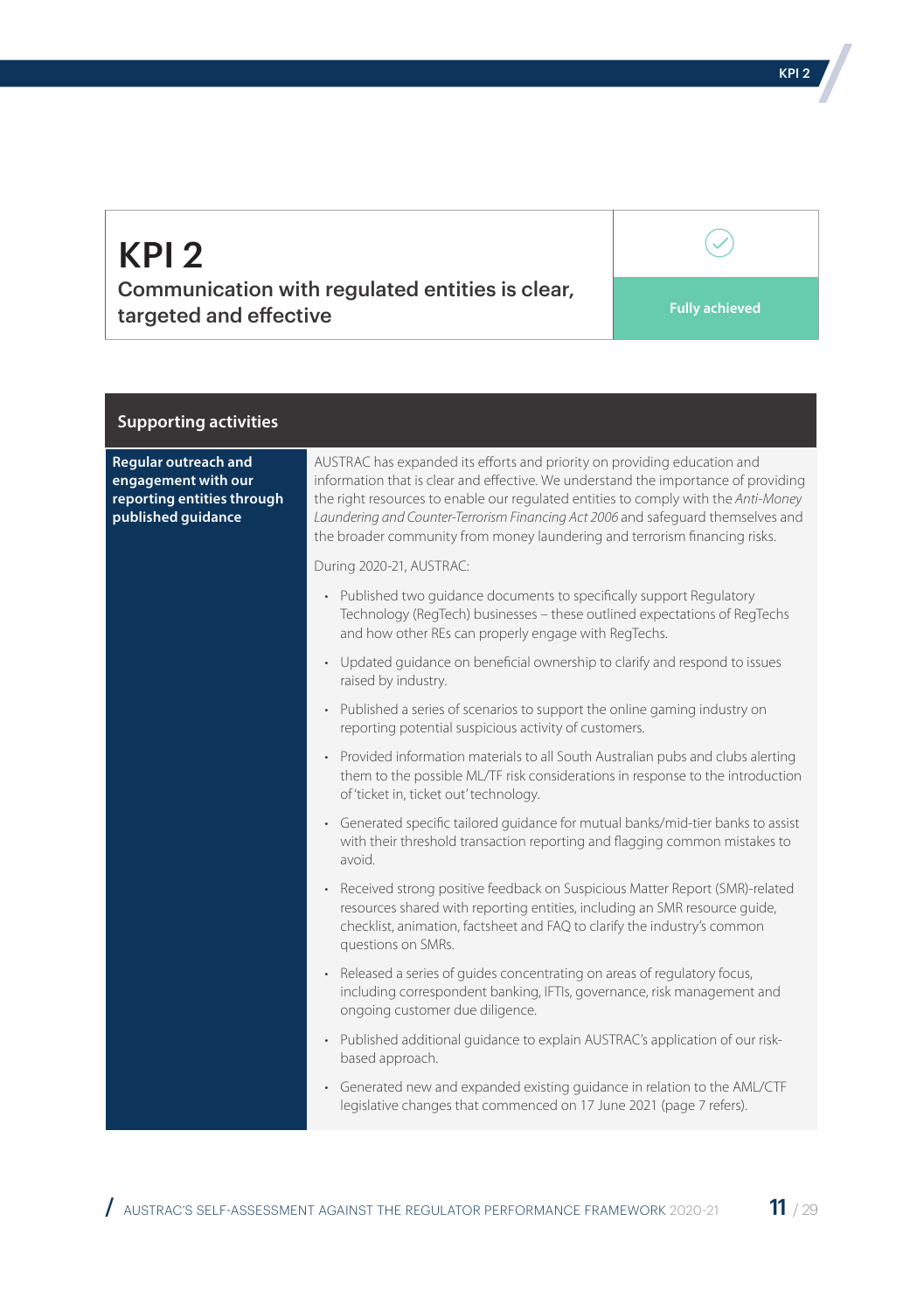| <b>Regular outreach and</b><br>engagement with our<br>reporting entities through<br>published guidance cont.                   | Through engagement and feedback from industry, AUSTRAC is working on further<br>priority areas of guidance including International Funds Transfer Instructions (IFTIs),<br>AML/CTF programs, source of funds/source of wealth, and the operation of the<br>geographic link.                                                                                                                                                                                                                                                                                                                                                                                                                                                                                        |
|--------------------------------------------------------------------------------------------------------------------------------|--------------------------------------------------------------------------------------------------------------------------------------------------------------------------------------------------------------------------------------------------------------------------------------------------------------------------------------------------------------------------------------------------------------------------------------------------------------------------------------------------------------------------------------------------------------------------------------------------------------------------------------------------------------------------------------------------------------------------------------------------------------------|
|                                                                                                                                | In February 2021, AUSTRAC initiated an induction program for new businesses<br>enrolling and registering with AUSTRAC. The program delivered 12 sessions to<br>154 reporting entities in relation to the fundamentals of AML/CTF regulation, risk<br>management and quality transaction reporting.                                                                                                                                                                                                                                                                                                                                                                                                                                                                 |
| Informing entities of<br>emerging threats to<br>inform their internal risk<br>assessments and influence<br>reporting behaviour | AUSTRAC risk assessments evaluate the overall money laundering and terrorism<br>financing risk associated with specific sectors or industries based on assessments<br>of the criminal threat environment, the vulnerabilities in the sector, and the<br>consequences associated with the criminal threat.                                                                                                                                                                                                                                                                                                                                                                                                                                                          |
|                                                                                                                                | Risk assessments and other strategic analysis reports are designed to be highly<br>relevant to industry, inform a reporting entity's own risk assessments and underpin<br>their operational strategies and resource allocation. Each risk assessment is<br>produced following direct consultation with a range of reporting entities in the<br>sector being assessed, as well as with industry bodies who represent the relevant<br>sector. By assessing new and emerging money laundering and terrorism financing<br>risks, AUSTRAC's risk assessments help keep our regulated population informed of<br>new and emerging risks posed by threats to the financial system.                                                                                         |
|                                                                                                                                | In 2020-21, AUSTRAC released the following risk assessments:                                                                                                                                                                                                                                                                                                                                                                                                                                                                                                                                                                                                                                                                                                       |
|                                                                                                                                | Risk Assessment of Junket Tour Operations (JTOs) in Australia was<br>disseminated in December 2020 to industry partners. The purpose of the<br>risk assessment was to provide greater insight into JTOs, and the part they<br>inadvertently play in money laundering operations. JTOs are deemed to be a<br>high risk for money laundering by criminal enterprises, intrinsically presenting<br>multiple vulnerabilities that could be exploited. The risk assessment explains<br>how money is laundered via JTOs and how the illicit funds then enter<br>the banking system. The risk assessment allows REs to understand these<br>vulnerabilities and inform future AML/CTF decision making when dealing<br>with JTOs.                                           |
|                                                                                                                                | Australia's non-bank lending and financing sector risk assessment was<br>published on the AUSTRAC website in June 2021. The risk assessment pertains<br>to financial institutions that provide loans to customers, but do not hold a<br>banking licence. The risk assessment indicated that these pose a medium<br>risk of money laundering and terrorism financing. Although these REs report<br>to AUSTRAC their smaller size means their AML/CTF frameworks are often<br>not as well developed as larger banking institutions. The purpose of this risk<br>assessment was to provide non-bank lenders an understanding of the threats<br>and vulnerabilities their businesses face from ML/TF activities and how they<br>can improve their internal frameworks. |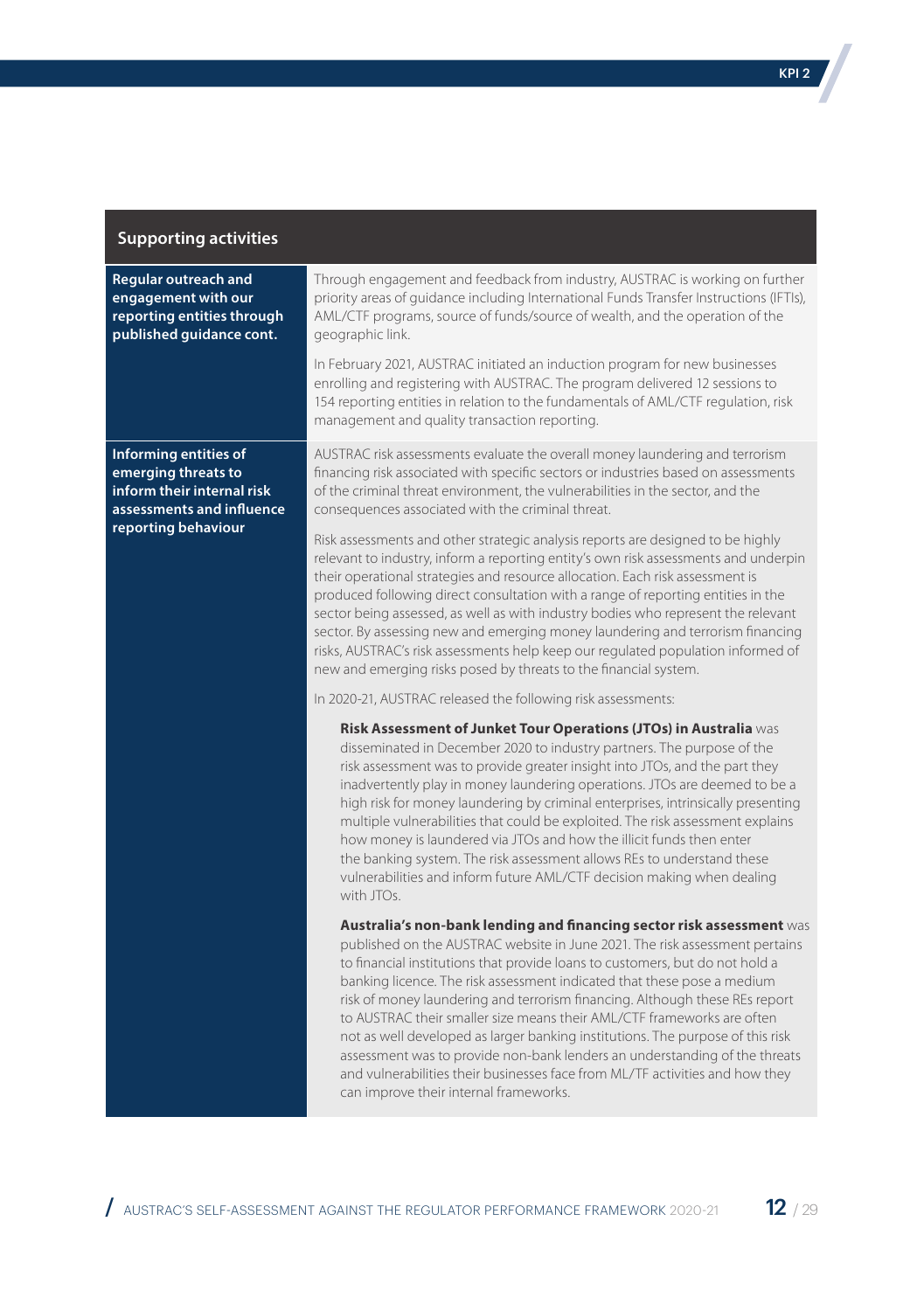**Informing entities of emerging threats to inform their internal risk assessments and influence reporting behaviour cont.**

A further series of risk assessments on the Banking Sector in Australia will be finalised and published in 2021. Assessments on other industry sectors to be finalised in 2022.

Separate to the industry-based risk assessments, AUSTRAC published three financial crime guides to assist industry's understanding of particular crime risks:

- A guide to combat Australia's **illegal wildlife trafficking trade,** on 8 October 2020;
- A guide released in collaboration with the National Disability Insurance Agency to prevent **fraud against the national Disability Insurance Scheme,** on 8 December 2020; and
- A guide on the dangers of a **money laundering method known as 'cuckoo smurfing',** on 3 June 2021.

The release of these financial crime guides resulted in an increase in the volume and quality of SMRs relating to these issues.

### Validation of our performance

In relation to AUSTRAC's performance against KPI 2, 89 per cent of survey respondents agreed or strongly agreed that 'AUSTRAC's communication with regulated entities is clear, targeted and effective', and 78 per cent of respondents agreed or strongly agreed that 'The self-assessment report accurately represents AUSTRAC's performance against this KPI for 2020-21.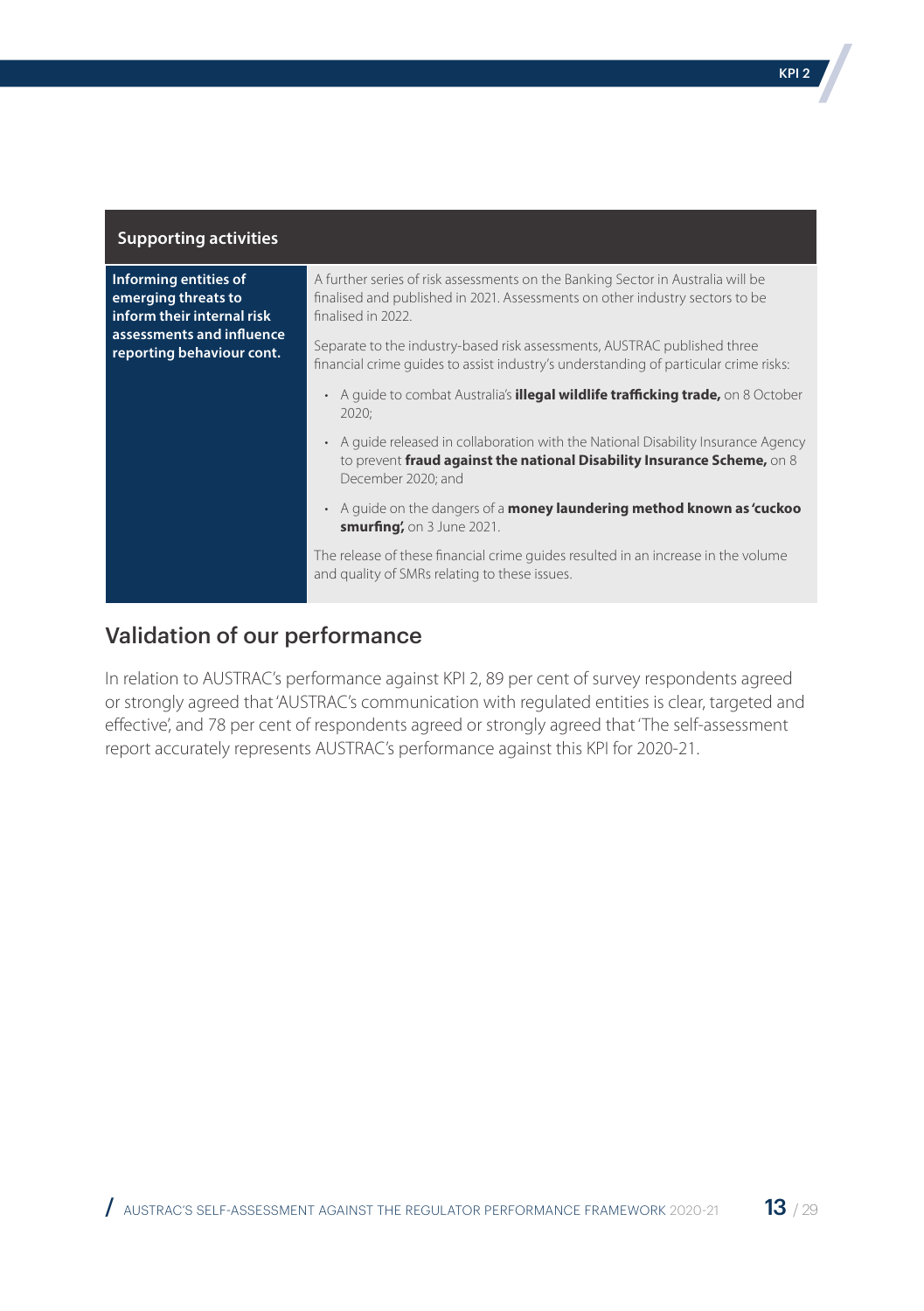<span id="page-13-0"></span>ACTIONS UNDERTAKEN BY REGULATORS ARE PROPORTIONATE TO THE REGULATORY RISK BEING MANAGED KPI 3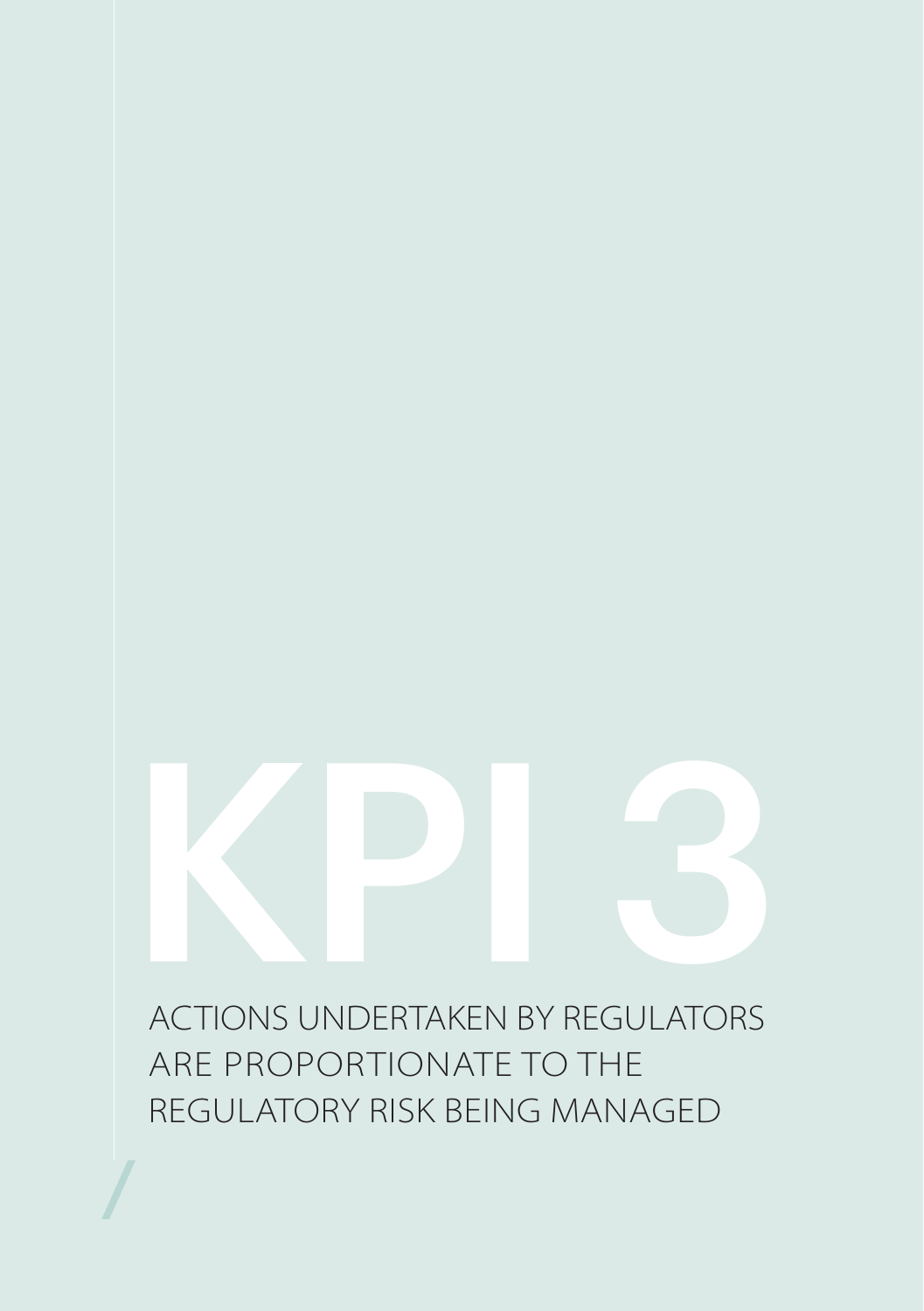Actions undertaken by regulators are proportionate to the regulatory risk being managed

**Fully achieved**

 $\mathcal{S}$ 

#### **Supporting activities**

| Taking a risk-based<br>approach to regulation<br>and compliance | AUSTRAC's regulated population is comprised of a diverse range of over 16,000<br>entities and as such their specific risks and their capacity to identify, mitigate<br>and manage risks varies. Accordingly, AUSTRAC employs a risk-based approach<br>to regulation, ensuring that our resources are allocated to best manage money<br>laundering and terrorism financing risks across the Australian financial system,<br>and that our interactions with regulated entities are aligned to their needs and<br>circumstances.                                                                                                                                                                                                         |
|-----------------------------------------------------------------|---------------------------------------------------------------------------------------------------------------------------------------------------------------------------------------------------------------------------------------------------------------------------------------------------------------------------------------------------------------------------------------------------------------------------------------------------------------------------------------------------------------------------------------------------------------------------------------------------------------------------------------------------------------------------------------------------------------------------------------|
|                                                                 | AUSTRAC's approach is risk-based and proportionate—as a given entity's risk<br>exposure and risk management changes, we will vary the mix of regulatory activities<br>in which we engage. This approach allows AUSTRAC to reduce regulatory burden<br>for reporting entities with a proven record of positive compliance activity and<br>demonstrated maturity in managing their own AML/CTF compliance, with reduced<br>supervisory requirements by AUSTRAC. In turn, this allows AUSTRAC to focus on areas<br>of greatest risk and to address the most significant areas of compliance concerns.                                                                                                                                    |
|                                                                 | In 2020, AUSTRAC conducted 'Know Your Industry' sessions with a large reporting<br>entity, which consisted of a number of presentations from across the entity and<br>open discussion throughout. These sessions were designed to allow the reporting<br>entity to explain their business activities and how they identify, mitigate and manage<br>the ML/TF risks associated with their activities. The sessions allowed AUSTRAC<br>to gain a better understanding of the reporting entity, their business activities<br>and the maturity of their AML/CTF framework. It was also valuable in developing<br>understanding between both parties on key opportunities for the reporting entity<br>to strengthen its AML/CTF framework. |
|                                                                 | Since October 2020, AUSTRAC has redeveloped its supervision framework to<br>leverage available information sources to strengthen our risk-based approach<br>to supervision, and to provide a framework that more effectively prioritises our<br>supervisory work. This has resulted in supervisory efficiencies due to comprehensive<br>updates being made to Standard Operating Procedures and supporting quidance,<br>as well as through strengthening existing governance arrangements.                                                                                                                                                                                                                                            |
|                                                                 | Our Vetting team works to identify registration applicants who are considered to<br>present a serious money laundering or terrorism financing risk and to take actions<br>designed to prevent those applicants from becoming registered. This has involved<br>refusing registration applications or taking appropriate administrative action to<br>suspend or cancel registrations within the existing registered population.                                                                                                                                                                                                                                                                                                         |

 $/$  austrac's self-assessment against the regulator performance framework 2020-21  $15$  / 29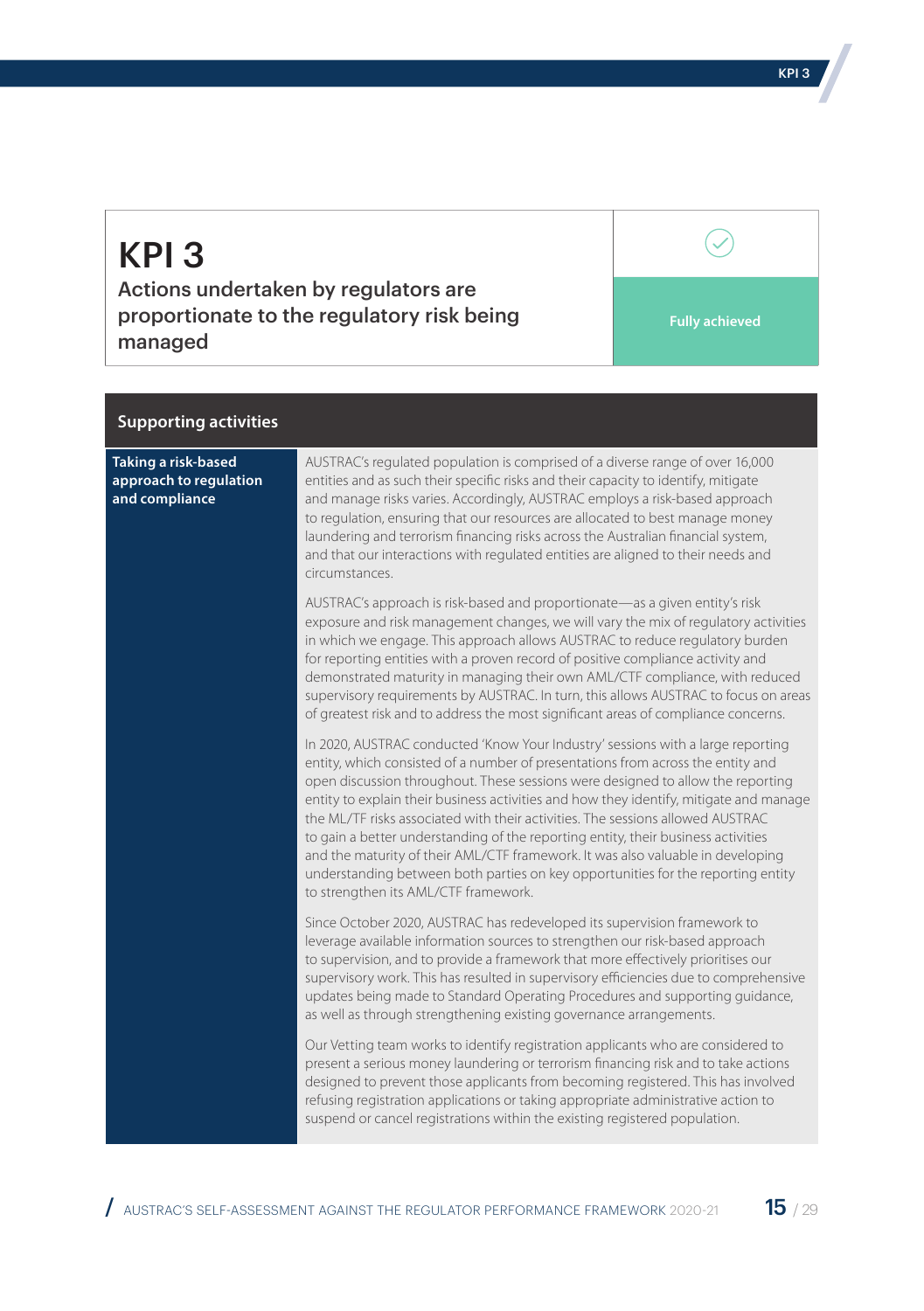#### **Ensuring enforcement actions are proportionate and tailored**

The consequences of poor AML/CTF systems and controls can be very serious. As a result, AUSTRAC may take action against a reporting entity depending on the nature and seriousness of their breaches of the *Anti-Money Laundering and Counter-Terrorism Financing Act 2006*.

During 2020-21 AUSTRAC used a range of administrative, compliance, regulatory and enforcement actions to deal with minor and more serious compliance matters:

#### **Refusals and suspensions of registration**

Under the *Anti-Money Laundering and Counter-Terrorism Financing Act 2006*, it is an offence for a business to provide designated remittance or digital currency exchange services without being registered with AUSTRAC. We can refuse, cancel or suspend the registration of remittance service and digital currency exchange providers if they pose an unacceptable risk of ML/TF or other serious crimes. In 2020-21, under the AML/CTF legislation, AUSTRAC:

- refused the registration of 31 REs
- suspended the registrations of 6 REs
- cancelled the registration of 5 REs, and
- imposed conditions in 6 instances.

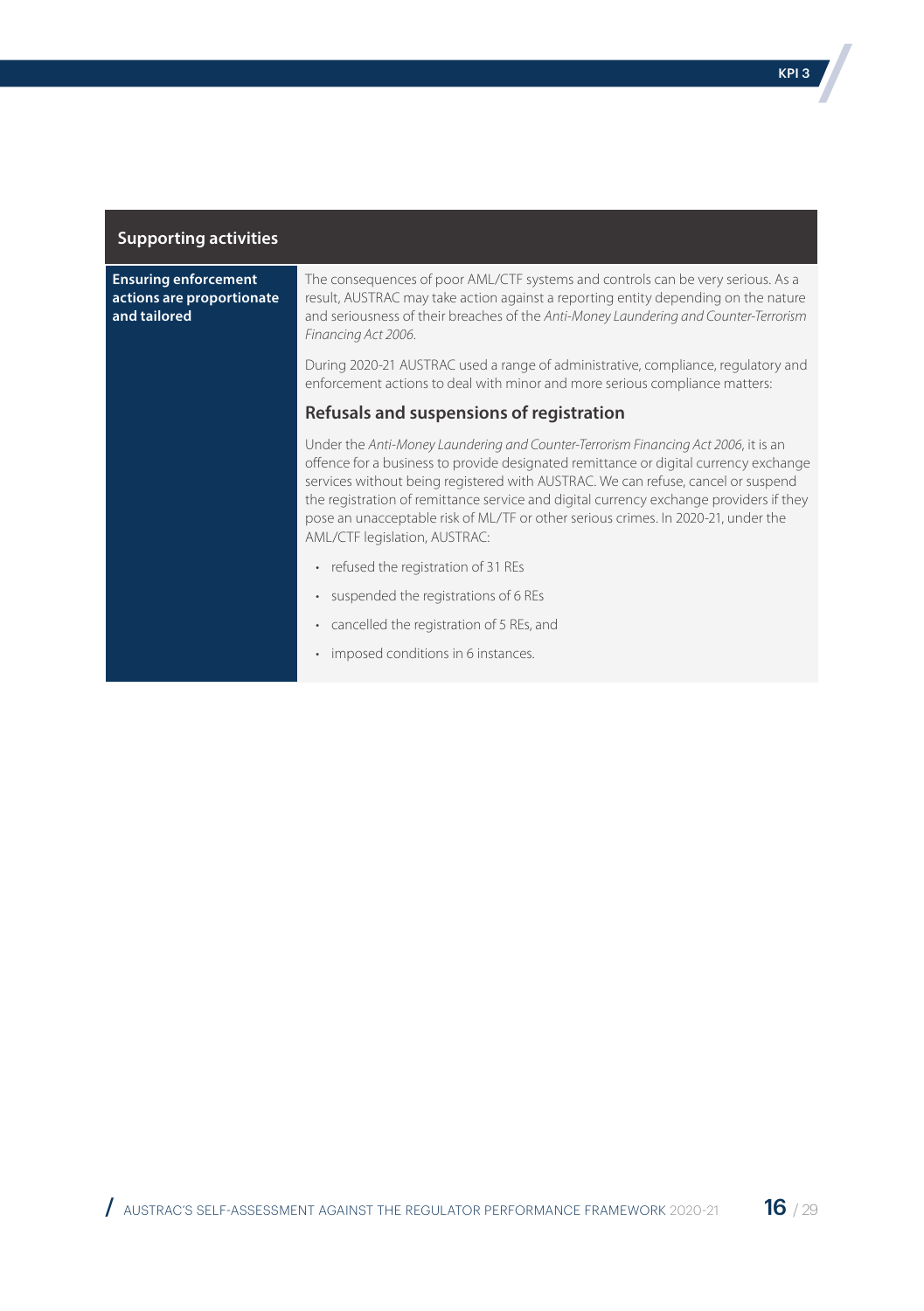**Ensuring enforcement actions are proportionate and tailored cont.**

#### **Enforcement actions finalised in 2020-21**

#### **Civil penalty proceedings against Westpac Banking Corporation**

Following Westpac's self-disclosure of their failure to comply with AML/CTF obligations, AUSTRAC sought a civil penalty order in the Federal Court. On 24 September 2020, Westpac agreed to pay a \$1.3 billion civil penalty and AUSTRAC's legal costs. On 21 October 2020, the Federal Court ordered Westpac to pay this penalty and AUSTRAC's legal costs. Justice Beach accepted that a substantial penalty would be required to ensure general deterrence amongst other entities.

Significantly, in reaching the agreement, Westpac admitted to the following:

- contravening the AML/CTF Act on over 23 million occasions;
- failing to properly report over 19.5 million International Funds Transfer Instructions (IFTIs) amounting to over \$11 billion dollars to AUSTRAC;
- failing to pass on information relating to the origin of some of these international funds transfers, and to pass on information about the source of funds to other banks in the transfer chain, which these banks needed to manage their own ML/ TF risks;
- failing to keep records relating to the origin of some of these international funds transfers;
- failing to appropriately assess and monitor the risks associated with the movement of money into and out of Australia through its correspondent banking relationships, including with known higher risk jurisdictions;
- failing to carry out appropriate customer due diligence in relation to suspicious transactions associated with possible child exploitation.

These admissions are significant in providing confidence in Westpac's intention and ability to comply with its reporting obligations in the future.

The penalty ordered by the Federal Court of Australia is the largest civil penalty imposed in Australian history and reflects the seriousness of Westpac's actions. The negotiated and agreed upon settlement demonstrates AUSTRAC's approach of working collaboratively with industry to support the financial system and keep it free from exploitation.

#### **Infringement notice issued to State Street Bank and Trust Company**

On 16 September 2020, AUSTRAC issued an infringement notice to State Street Bank and Trust Company. AUSTRAC alleged that, on 99 occasions, State Street Bank and Trust had failed to report international funds transfer instructions in or out of Australia within 10 business days of the instruction being received. The infringement notice totalled \$1.247 million and reflects AUSTRAC's ability to take enforcement action which is prompt and appropriate to the nature and extent of the non-compliance.

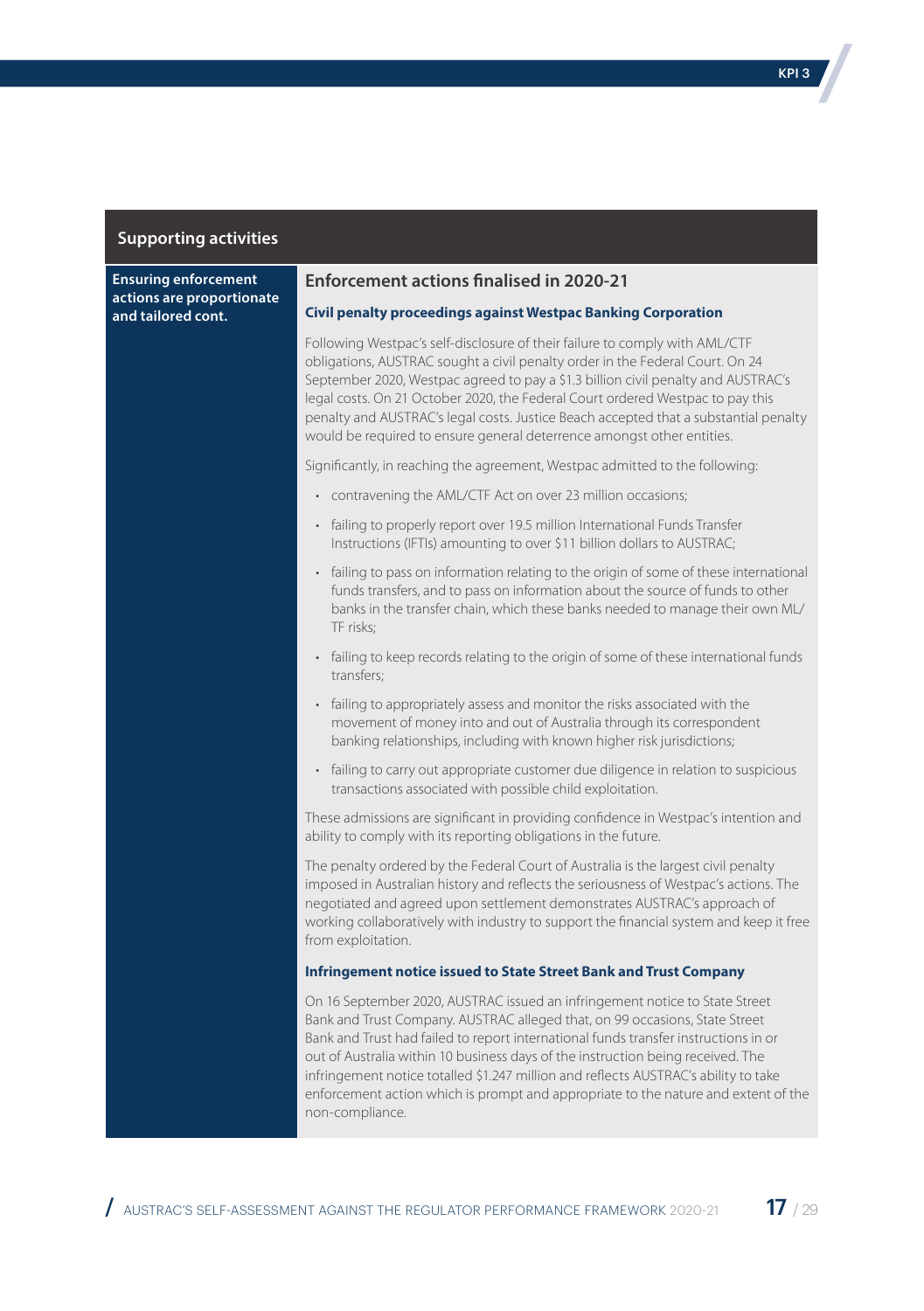**Ensuring enforcement actions are proportionate and tailored cont.**

#### **Remedial direction issued to Australian Military Bank**

In May 2021, AUSTRAC issued a remedial direction to Australian Military Bank Ltd requiring the bank to review and uplift its compliance with Australia's AML/CTF laws. The direction aims to ensure that the Bank, with external assistance, complies with its AML/CTF obligations and addresses the risks that criminals may pose to the business. A media release issued by AUSTRAC on this matter was viewed 2,122 times with 1,873 unique views. Given the broad level of interest in the announcement, we anticipate the remedial direction will have a deterrent effect on the mutual bank sector. AUSTRAC has not previously taken enforcement action against smaller authorised deposit-taking institutions (ADIs) for systemic AML/CTF non-compliance.

#### **Supervisory Activity commenced in 2020-21**

#### **Appointment of an external auditor to Afterpay**

On 12 June 2019, [AUSTRAC ordered the appointment of an external auditor](https://www.austrac.gov.au/austrac-orders-audit-afterpays-compliance-financial-crime-legislation) to Afterpay Australia Pty Ltd (Afterpay) to examine its compliance with the AML/ CTF Act.

On 14 October 2020, AUSTRAC finalised the result of the external audit finding that Afterpay had improved its AML/CTF policies and had completed all necessary remediation to ensure compliance, and as such, no further action would be undertaken by AUSTRAC. The appointment of the external auditor to Afterpay also demonstrated the critical importance of ensuring that systems and controls that are in place to identify, mitigate and manage money laundering and terrorism financing risks evolve commensurate to the business.

## Validation of our performance

In relation to AUSTRAC's performance against KPI 3, 67 per cent of survey respondents agreed or strongly agreed that 'In general, actions taken by AUSTRAC are proportionate to the regulatory risk being managed', and 78 per cent of respondents agreed or strongly agreed that 'The selfassessment report accurately represents AUSTRAC's performance against this KPI for 2020-21.'

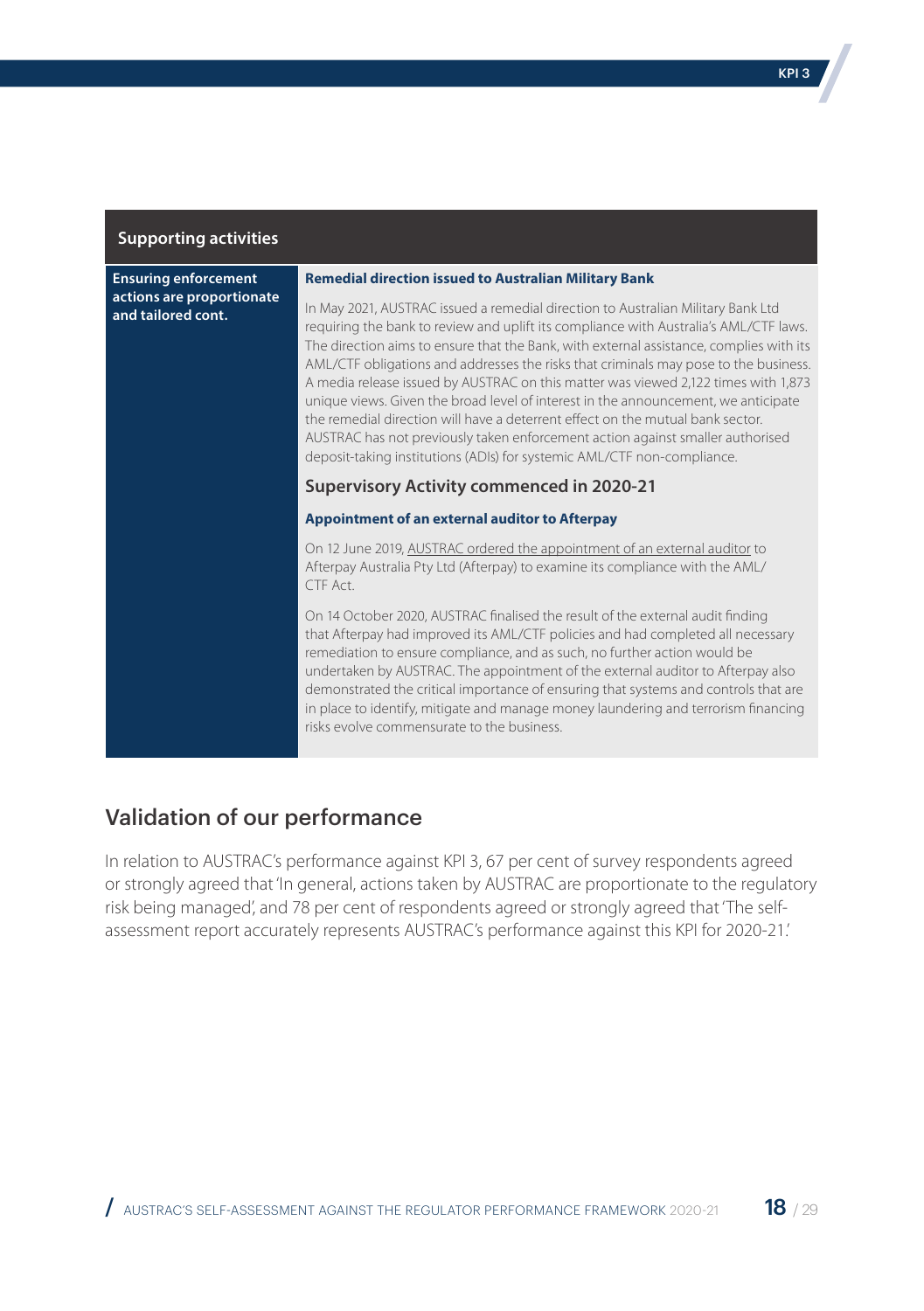<span id="page-18-0"></span>COMPLIANCE AND MONITORING KPI 4

APPROACHES ARE STREAMLINED AND COORDINATED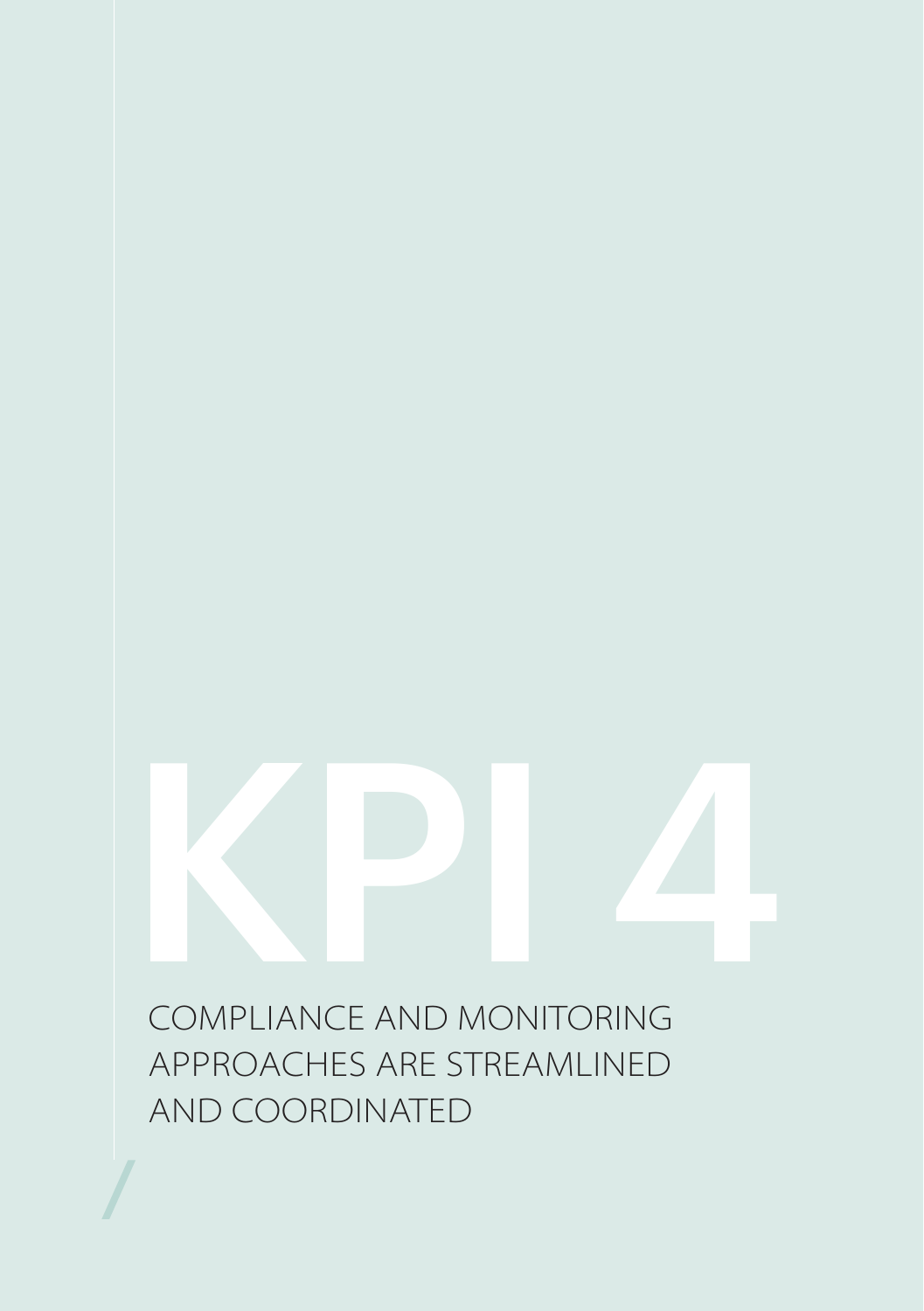Compliance and monitoring approaches are streamlined and coordinated **Fully achieved Fully achieved** 

#### **Supporting activities**

**Using data to monitor existing reporting entities on compliance**

Taking a risk-based approach to the management of instances of potential non-compliance is essential. Our regulatory triage process has enabled AUSTRAC to more efficiently make consistent, transparent decisions on compliance matters. The process ensures that regulatory matters that involve non-compliance are centrally received, recorded, assessed and escalated before being reviewed by a cross-agency board. This allows AUSTRAC to be more timely in our response to risks and non-compliance in our regulated population.

During 2020-21 the use of 28 monitoring profiles by AUSTRAC's Intelligence Division to detect potentially criminal behaviour from transaction data reported also supported the identification of non-compliance by REs. This has enabled remediation of non-compliance through engagement between AUSTRAC and the relevant REs. AUSTRAC's Regulation, Education and Policy Division also makes use of monitoring profiles to proactively identify potential non-compliance. For example, during the reporting period, the Regulatory Operations branch assessed 1,592 monitoring alerts, in accordance with its standard procedure for assessing and responding to actual or potential non-compliance. As a result of this, AUSTRAC issued 356 warning letters to REs and escalated 22 matters for further assessment.

The use of regulatory monitoring profiles also resulted in more than 260 REs being removed from the Reporting Entity Roll, ensuring the integrity of the reporting roll.

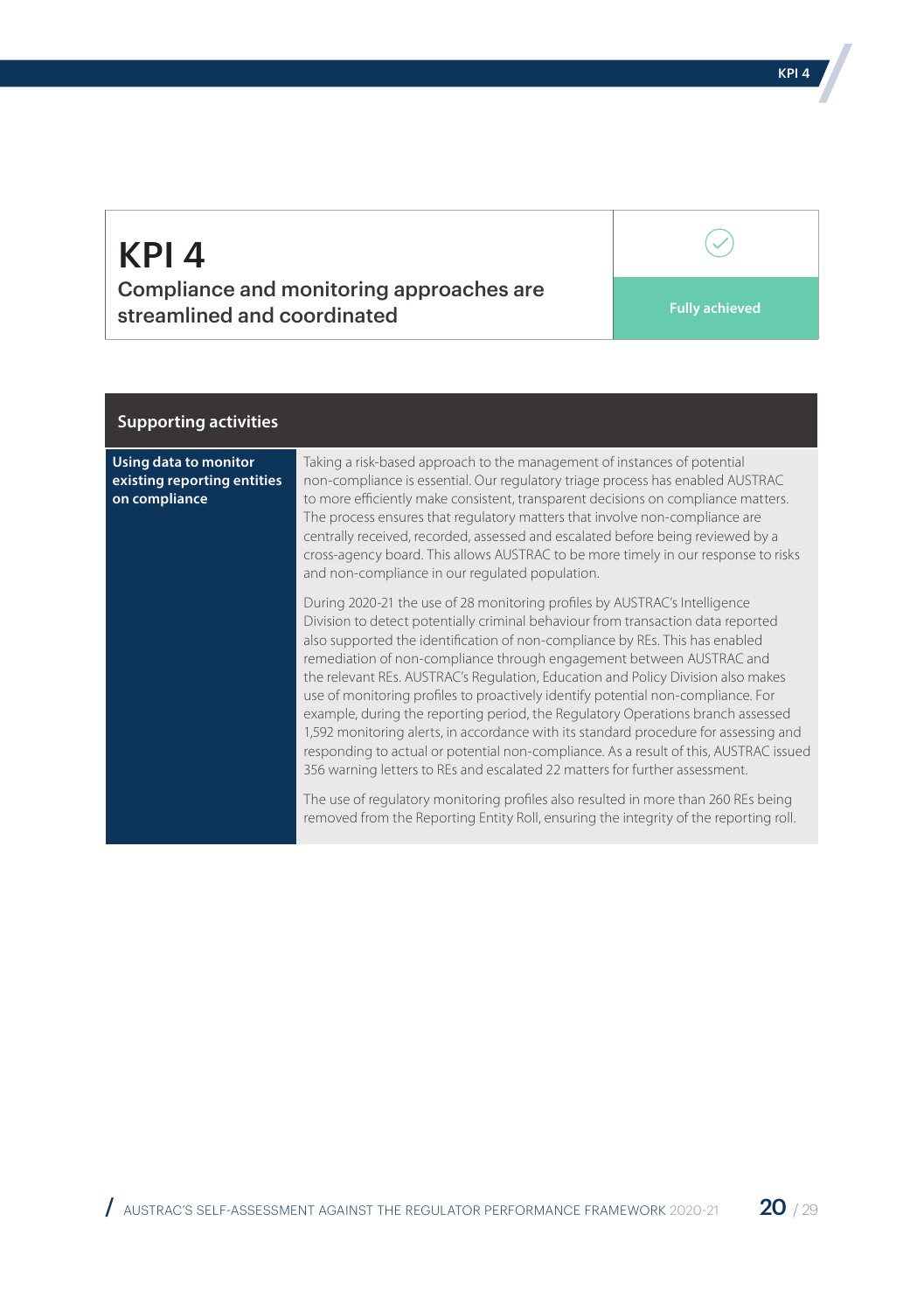| <b>Supporting activities</b>                                           |                                                                                                                                                                                                                                                                                                                                                                                                                                                                                                                                                                                                                                                                                                                                                 |
|------------------------------------------------------------------------|-------------------------------------------------------------------------------------------------------------------------------------------------------------------------------------------------------------------------------------------------------------------------------------------------------------------------------------------------------------------------------------------------------------------------------------------------------------------------------------------------------------------------------------------------------------------------------------------------------------------------------------------------------------------------------------------------------------------------------------------------|
| Improving our vetting<br>systems for quicker<br>registration processes | AUSTRAC continued to find efficiencies in onboarding and managing RE<br>registrations. This includes updating Standard Operating Procedures and forms,<br>mapping workflows for all team functions, developing new monitoring profiles,<br>and implementing changes resulting from the Strengthening Registration<br>Working Group.                                                                                                                                                                                                                                                                                                                                                                                                             |
|                                                                        | AUSTRAC's Vetting team reviewed existing alerts and watch-lists in the AUSTRAC<br>Relationship Management System (ARMS) discovering 1,200 redundant alerts. As part<br>of our continual monitoring and review of existing alerts, many of these alerts have<br>been removed, and new Standard Operating Procedures on alerts and watch-list<br>procedures developed. We continue to work on an additional 12 monitoring profiles<br>and future SOPs to manage these registration queues. We will also look to update<br>systems and enhancements to incorporate the enhanced registration model.                                                                                                                                                |
|                                                                        | Between April and June 2021, AUSTRAC completed an enhanced registration pilot<br>program. The pilot was used to test an enhanced registration model that will expand<br>the factors AUSTRAC will consider in assessing whether it is appropriate to register a<br>remittance service provider or digital currency exchange service provider. We have<br>ongoing engagement with several remittance network providers to understand<br>the challenges faced by their affiliates and to streamline and increase efficiencies.<br>A final evaluation report with the findings of this pilot detailing the key ML/TF risks,<br>trends, challenges and key recommendations will be prepared for consideration and<br>adoption by AUSTRAC in 2021-22. |

## Validation of our performance

In relation to AUSTRAC's performance against KPI 4, 78 per cent of survey respondents agreed that 'AUSTRAC's compliance and monitoring approaches are streamlined and coordinated', and 67 per cent of survey respondents agreed that 'the self-assessment report accurately represents AUSTRAC's performance against this KPI for 2020-21.'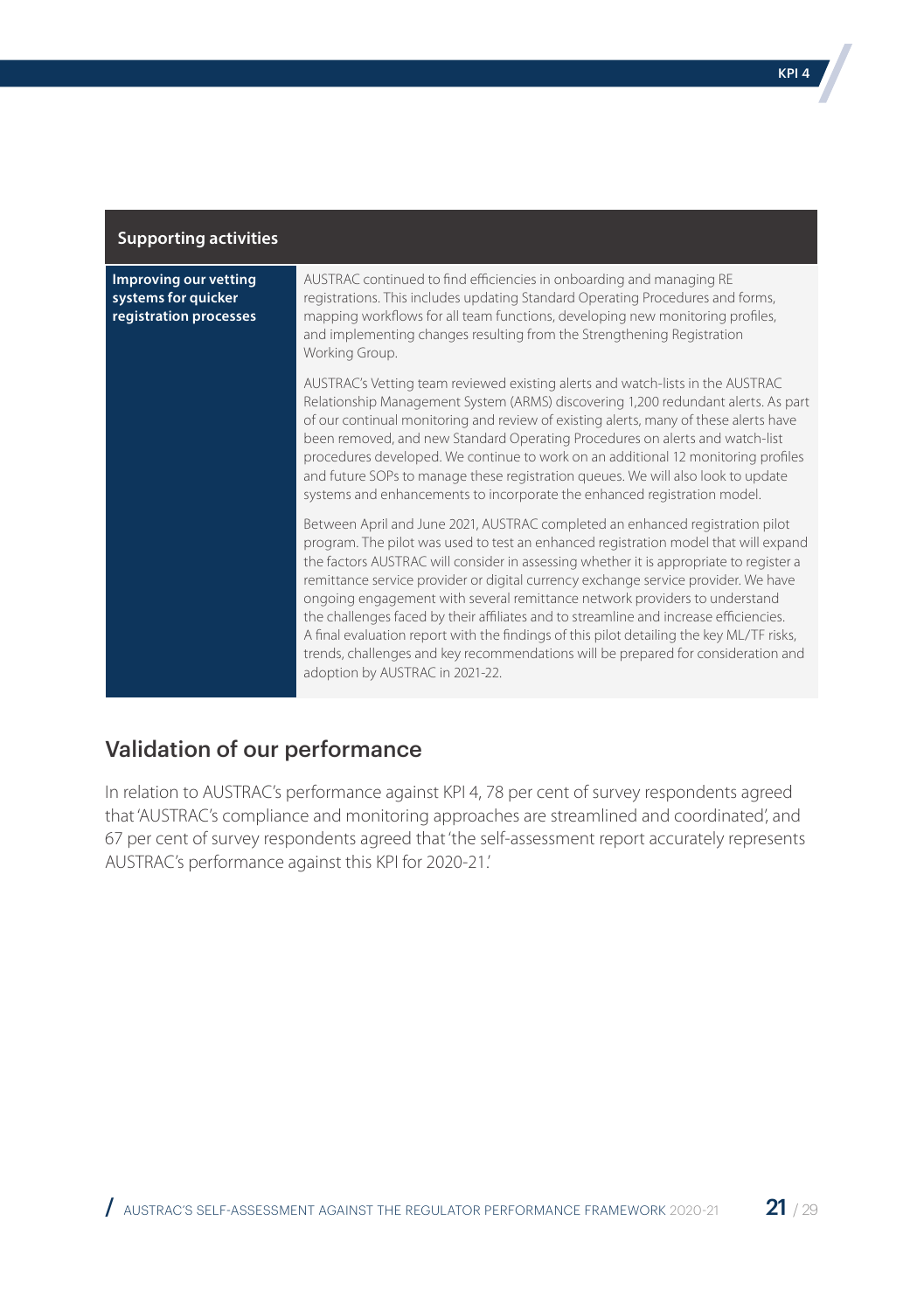<span id="page-21-0"></span>REGULATORS ARE OPEN AND TRANSPARENT IN THEIR DEALINGS WITH REGULATED ENTITIES KPI 5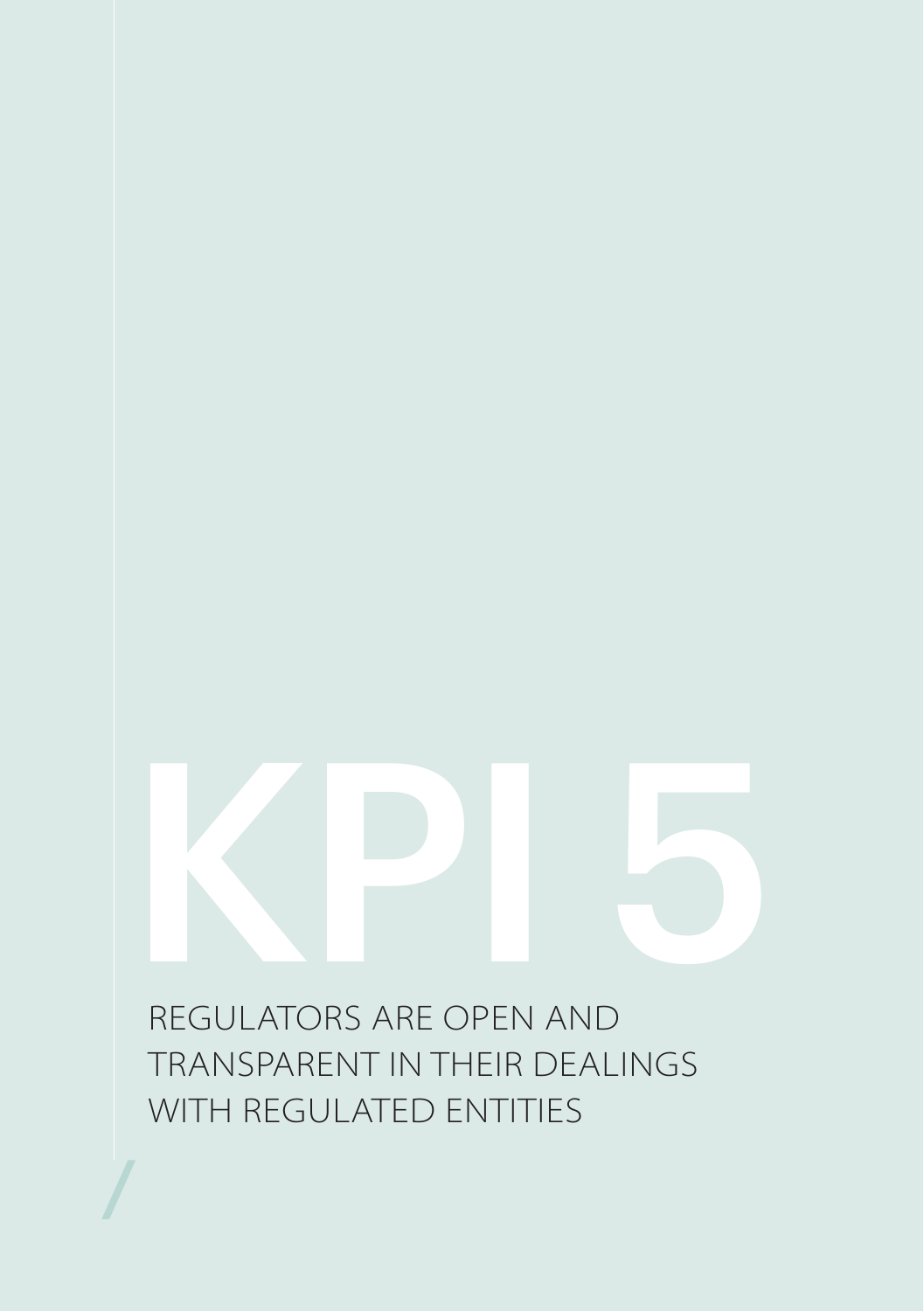Regulators are open and transparent in their dealings with regulated entities **Fully achieved Fully** achieved

#### **Supporting activities**

**Enabling open conversations with the community and industry to build awareness** 

To further educate REs on the critical importance of reporting accurate, timely and informative SMRs, AUSTRAC undertook a SMR campaign in April 2021. As SMRs form the backbone of AML/CTF reporting, improvements in SMR reporting allow AUSTRAC and law enforcement partners to accurately detect financial crime, and disrupt criminal abuse of the financial system. AUSTRAC published reference guides, typologies, and key words were distributed to members of the Fintel Alliance, enabling changes in how REs write SMRs. The finalisation of the campaign is currently ongoing, with an analysis on the changing quality of SMR reporting to be conducted during the next reporting period.

AUSTRAC also communicated through a number of external channels, utilising alternative communication methods such as AUSTRAC InBrief, email and social media campaigns. InBrief, which is AUSTRAC's quarterly newsletter produced specifically for REs, has quadrupled in readership since the first edition in December 2020 (1,727 subscribers as at 31 October 2021). AUSTRAC InBrief has received strong engagement with an average 42.19 per cent open rate and 17.10 per cent click through rate which compares favourably with the [government benchmark](mailto:https://www.campaignmonitor.com/resources/guides/australia-email-marketing-benchmarks/) of 31 per cent open rate and 5.5 per cent click through rate.

AUSTRAC is currently planning several campaigns for 2021-22 to support REs in strengthening their AML/CTF frameworks and alert them to new and emerging financial crime risks.

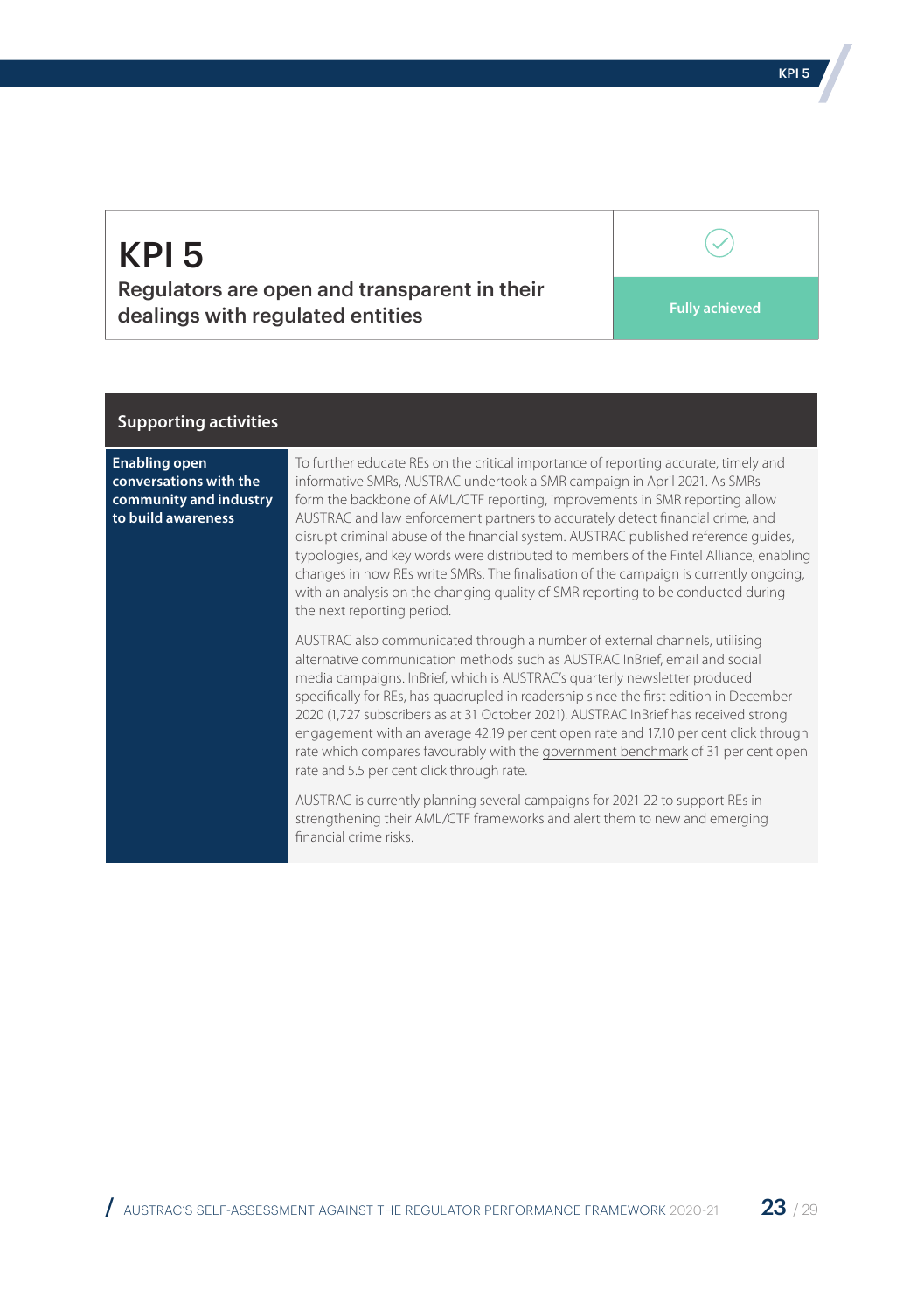#### **Providing regulatory insights to reporting entities and forums**

The data AUSTRAC collects through its role as Australia's AML/CTF regulator is an important source for discovering new and emerging risks to the financial system. As part of our proactive regulatory approach, AUSTRAC engages heavily with reporting entities but also government partners to share these regulatory insights.

AUSTRAC also shares regulatory insights with domestic and international counterparts through various working groups, taskforces and forums. AUSTRAC attended quarterly meetings with AML/CTF regulators from Canada, New Zealand, the United Kingdom and the United States to enhance the sharing of approaches, guidance and other developments with the aim of building each of our regulatory capabilities.

AUSTRAC also held ad-hoc discussions with several international counterparts in order to understand their regulatory approach towards specific issues and/or entities of interest to AUSTRAC. Information obtained from this engagement has been used to inform AUSTRAC's own regulatory approach.

#### **Sharing and collaboration through Fintel Alliance**

The Fintel Alliance is AUSTRAC's public-private partnership which undertakes operations in support of national intelligence priorities. The Fintel Alliance is made up of 29 government and public sector members, including major banks, remittance service providers and gambling operators. The partnership allows for dynamic information sharing of emerging trends and threats in the financial system among members and the wider reporting population.

During 2020-21 the Fintel Alliance established the Tax Crime and Evasion Working Group and Trade-Based Money Laundering Working Group. The insights determined from these groups have resulted in increased feedback to reporting entities, higher quality reporting data, and recognition of criminal activity. This feedback has included informing AUSTRAC where financial intelligence has influenced decision making.

Fintel Alliance partners are provided feedback on Fintel Alliance operations and activities on an ongoing basis. For reporting entities, this feedback is often used to inform and improve their reporting behaviours and compliance programs, further supporting resilience in the financial system.

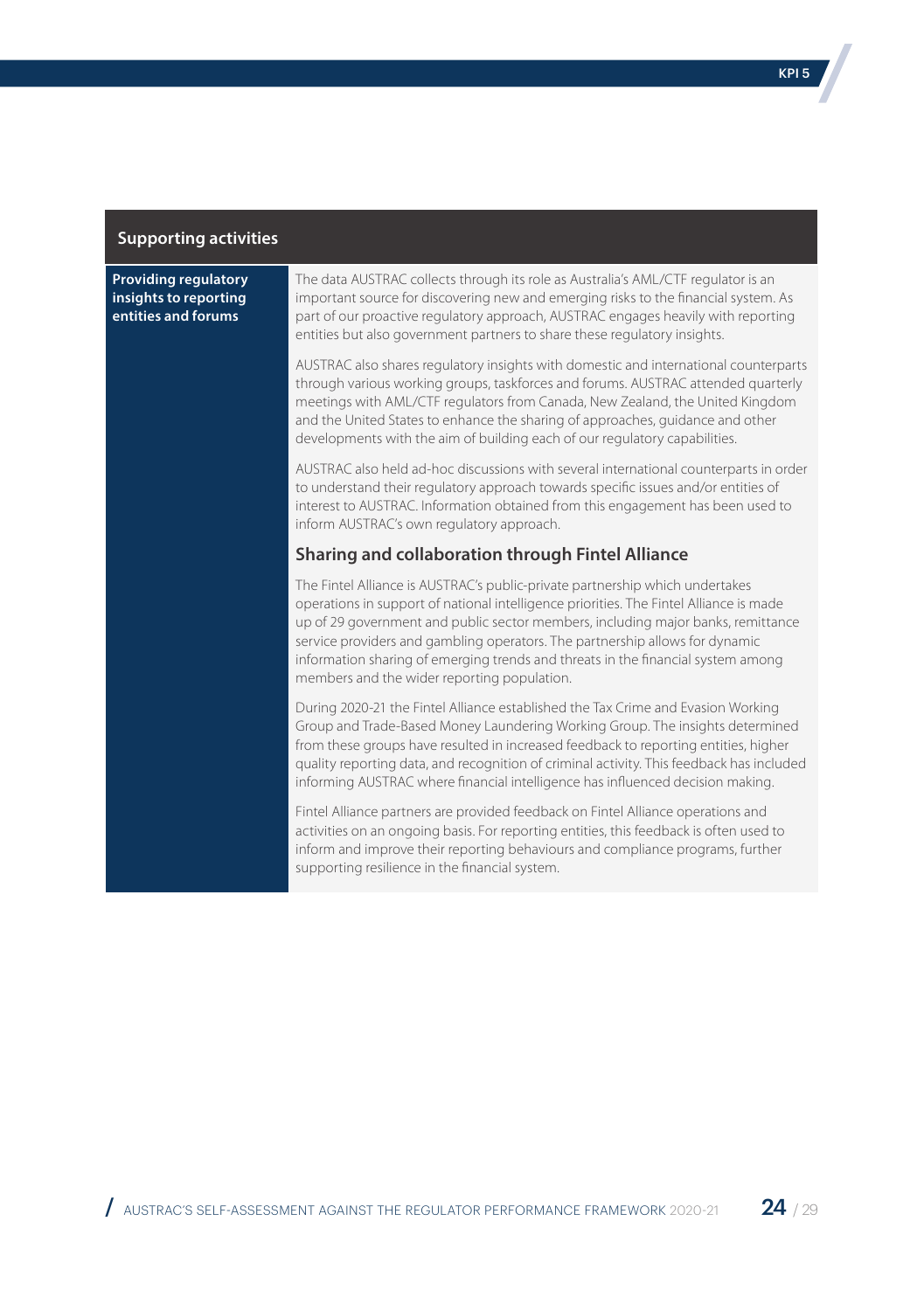| <b>Supporting activities</b>                       |                                                                                                                                                                                                                                                                                                                                                                                                                                                                     |
|----------------------------------------------------|---------------------------------------------------------------------------------------------------------------------------------------------------------------------------------------------------------------------------------------------------------------------------------------------------------------------------------------------------------------------------------------------------------------------------------------------------------------------|
| <b>Transparent in reporting</b><br>our performance | AUSTRAC is transparent in reporting on its performance publically through the<br>publication of corporate documents on our website each year. Together these<br>documents, including our corporate plans, Portfolio Budget Statements and<br>annual reports, provide a clear read of agency performance.                                                                                                                                                            |
|                                                    | The AUSTRAC Annual Report 2020-21 reports on the activities of the agency,<br>including our corporate governance, financial performance and risk management<br>over the financial year, providing accountability to Parliament and the wider<br>community. The annual performance statement, included in the annual report,<br>reports on the achievements over the year against our purpose and performance<br>measures as outlined in the Corporate Plan 2020-24. |
|                                                    | In line with legislated deadlines, the AUSTRAC Corporate Plan 2021-25 was published<br>online on 31 August 2021 and the AUSTRAC Annual Report 2020-21 was available on<br>19 October 2021 following its tabling in Parliament.                                                                                                                                                                                                                                      |

## Validation of our performance

In relation to AUSTRAC's performance against KPI 5, 78 per cent of survey respondents agreed or strongly agreed that 'AUSTRAC is open and transparent in dealings with regulated entities', and 89 per cent agreed that 'the self-assessment report accurately represents AUSTRAC's performance against this KPI for 2020-21.'

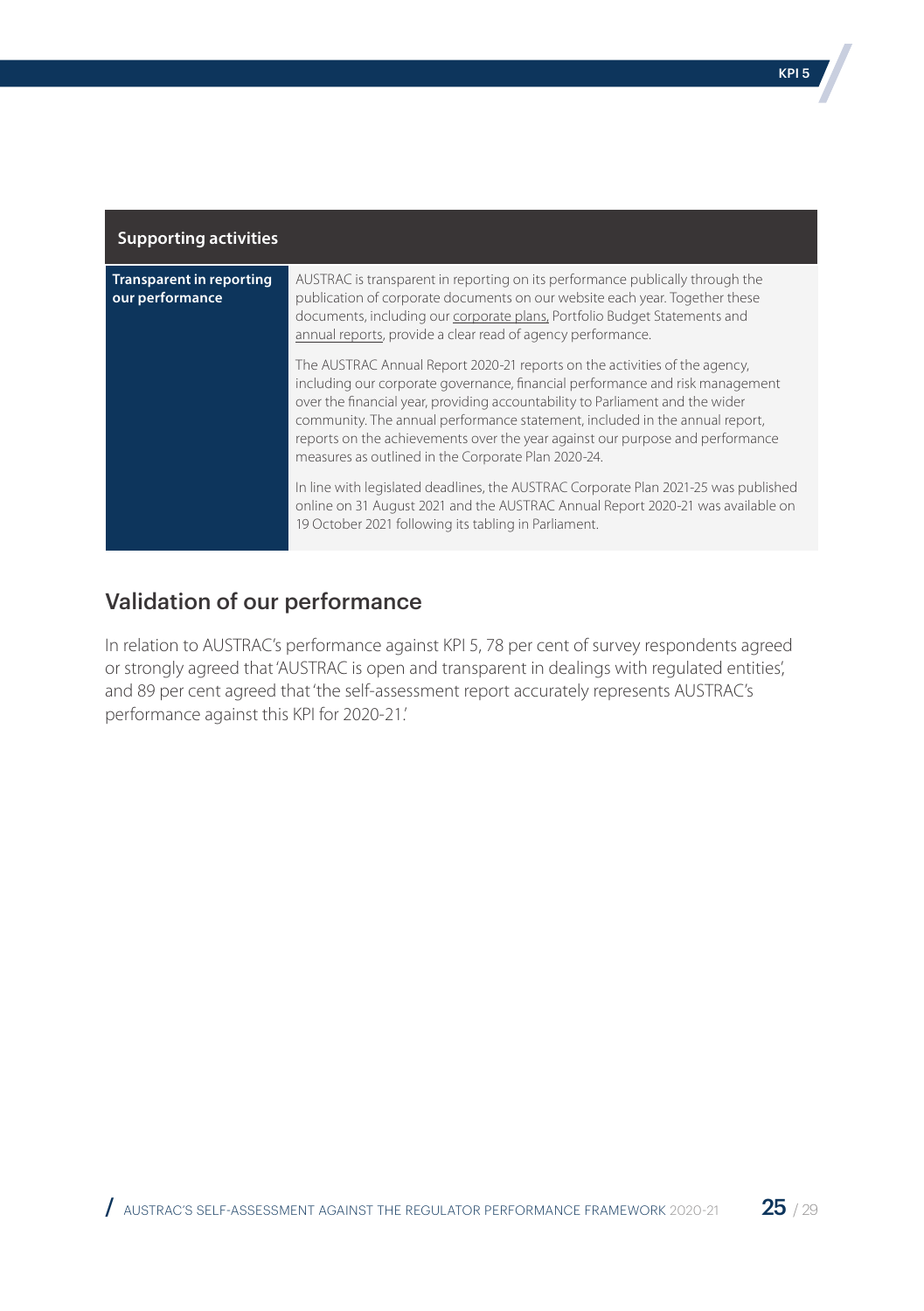<span id="page-25-0"></span>REGULATORS ACTIVELY CONTRIBUTE TO THE CONTINUOUS IMPROVEMENT OF REGULATORY FRAMEWORKS KPI 6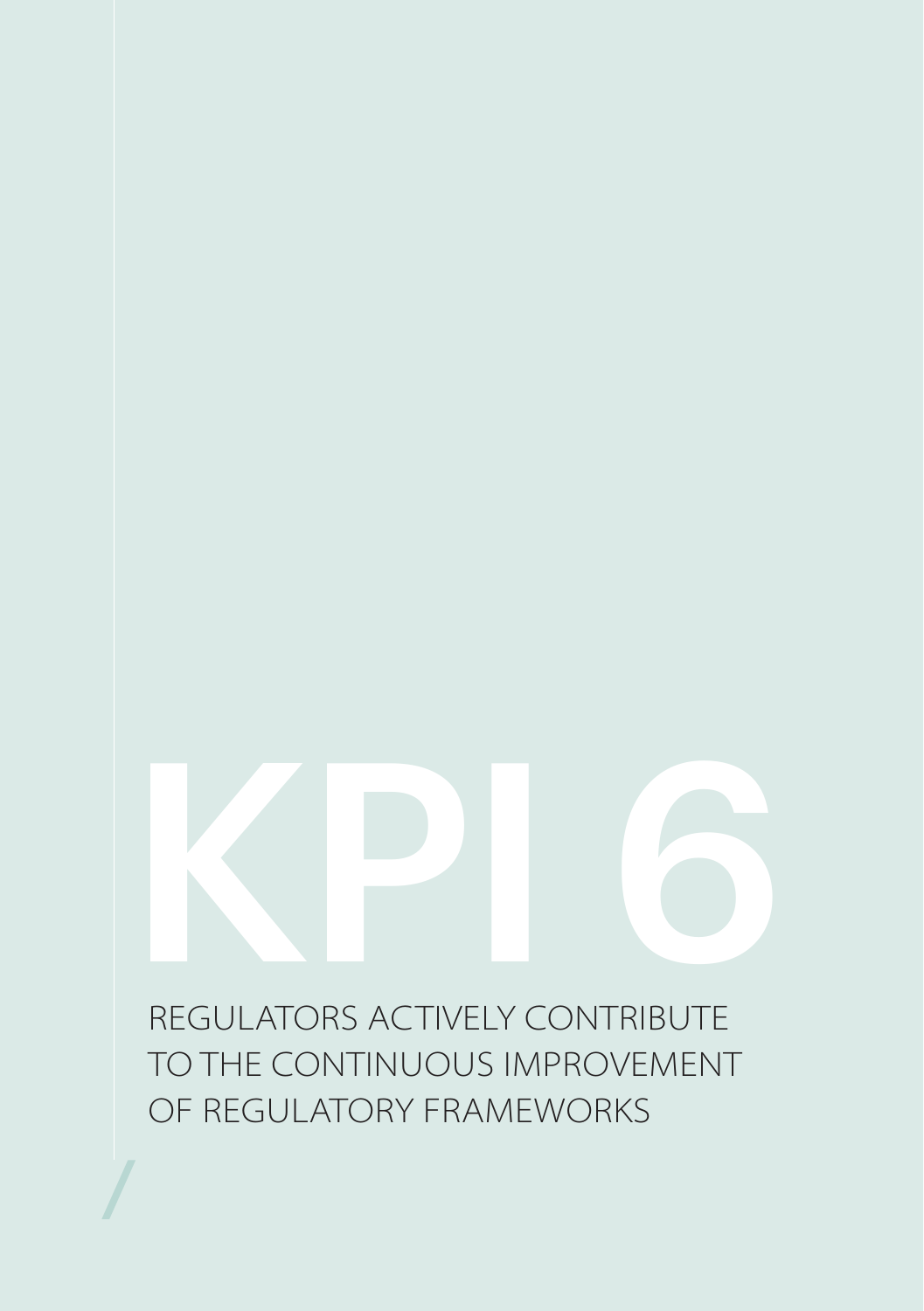Regulators actively contribute to the continuous **improvement of regulatory frameworks Fully achieved** 

 $\checkmark$ 

| <b>Supporting activities</b>                                              |                                                                                                                                                                                                                                                                                                                                                                                                                                                                                                                                                                                         |
|---------------------------------------------------------------------------|-----------------------------------------------------------------------------------------------------------------------------------------------------------------------------------------------------------------------------------------------------------------------------------------------------------------------------------------------------------------------------------------------------------------------------------------------------------------------------------------------------------------------------------------------------------------------------------------|
| <b>Enhancing the AML/CTF</b><br>capability of consultants<br>and RegTechs | AUSTRAC remains committed to developing the capability of third-party<br>organisations who support our broader regulated population to meet their<br>compliance obligations with efficiency and ease.                                                                                                                                                                                                                                                                                                                                                                                   |
|                                                                           | During 2020-21, AUSTRAC has published multiple guidance products on the<br>AUSTRAC website tailored specifically to consultants, such as AML/CTF advisors and<br>RegTech (regulatory technology) organisations. Tailored guidance provided and<br>outreach and engagement undertaken with these organisations this year included:                                                                                                                                                                                                                                                       |
|                                                                           | • Publication of two quidance products to support engagement with RegTech<br>businesses—one outlining our expectations of RegTechs and the other for<br>reporting entities to assist them on key areas to consider when engaging a<br>RegTech.                                                                                                                                                                                                                                                                                                                                          |
|                                                                           | • Conference presentations were delivered on nine occasions to an audience of<br>approximately 1,400 RE employees, legal advisers, AML consultants and RegTechs.                                                                                                                                                                                                                                                                                                                                                                                                                        |
|                                                                           | One on one sessions were held with seven RegTech businesses and five AML<br>advisers to support business in understanding AML/CTF obligations.                                                                                                                                                                                                                                                                                                                                                                                                                                          |
|                                                                           | Throughout the year an additional 18 outreach engagements were conducted with<br>industry associations and AML/CTF focussed events which provided information to<br>in excess of 4,500 participants. More focussed engagements were facilitated through<br>78 one to one sessions with reporting entities, RegTechs, AML/CTF advisers, industry<br>associations and partner regulators.                                                                                                                                                                                                 |
| <b>Sharing lessons with</b><br>international partners                     | AUSTRAC continues to share our learnings and regulatory approaches with<br>international partners by actively participating in various working groups and forums.<br>In 2020-21 AUSTRAC held discussions with several international counterparts to<br>understand their regulatory approach towards remitters and DCEs. This included<br>the Malaysian FIU, the Monetary Authority of Singapore, Canada's FINTRAC, the UK's<br>Financial Conduct Authority and the USA's FINCEN. The knowledge gained from this<br>engagement was used to design AUSTRAC's enhanced registration model. |
|                                                                           | During the year AUSTRAC delivered 143 training courses. These courses included<br>the Financial Intelligence Analyst Course modules, open source intelligence training,<br>and AML/CTF Act Phase 1.5 amendments training. Training was via face-to-face and<br>online due to COVID-19. These courses were delivered across Australia and overseas<br>to 1,200 employees from AUSTRAC, law enforcement, industry and international FIUs.                                                                                                                                                 |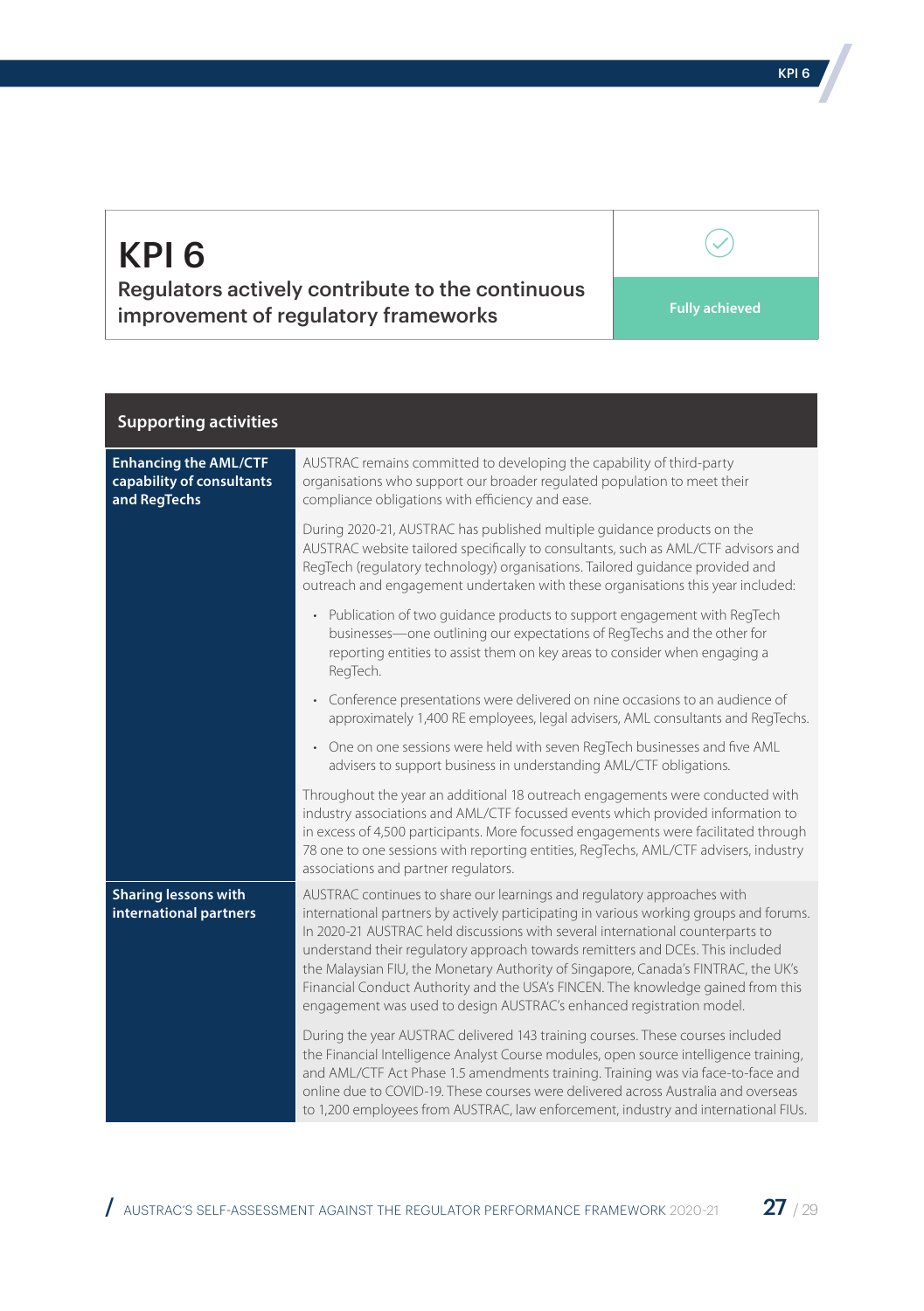## Validation of our performance

In relation to AUSTRAC's performance against KPI 6, 78 per cent of survey respondents agreed that 'AUSTRAC actively contributes to the continuous improvement of regulatory frameworks', and 67 per cent agreed that 'the self-assessment report accurately represents AUSTRAC's performance against this KPI for 2020-21.'